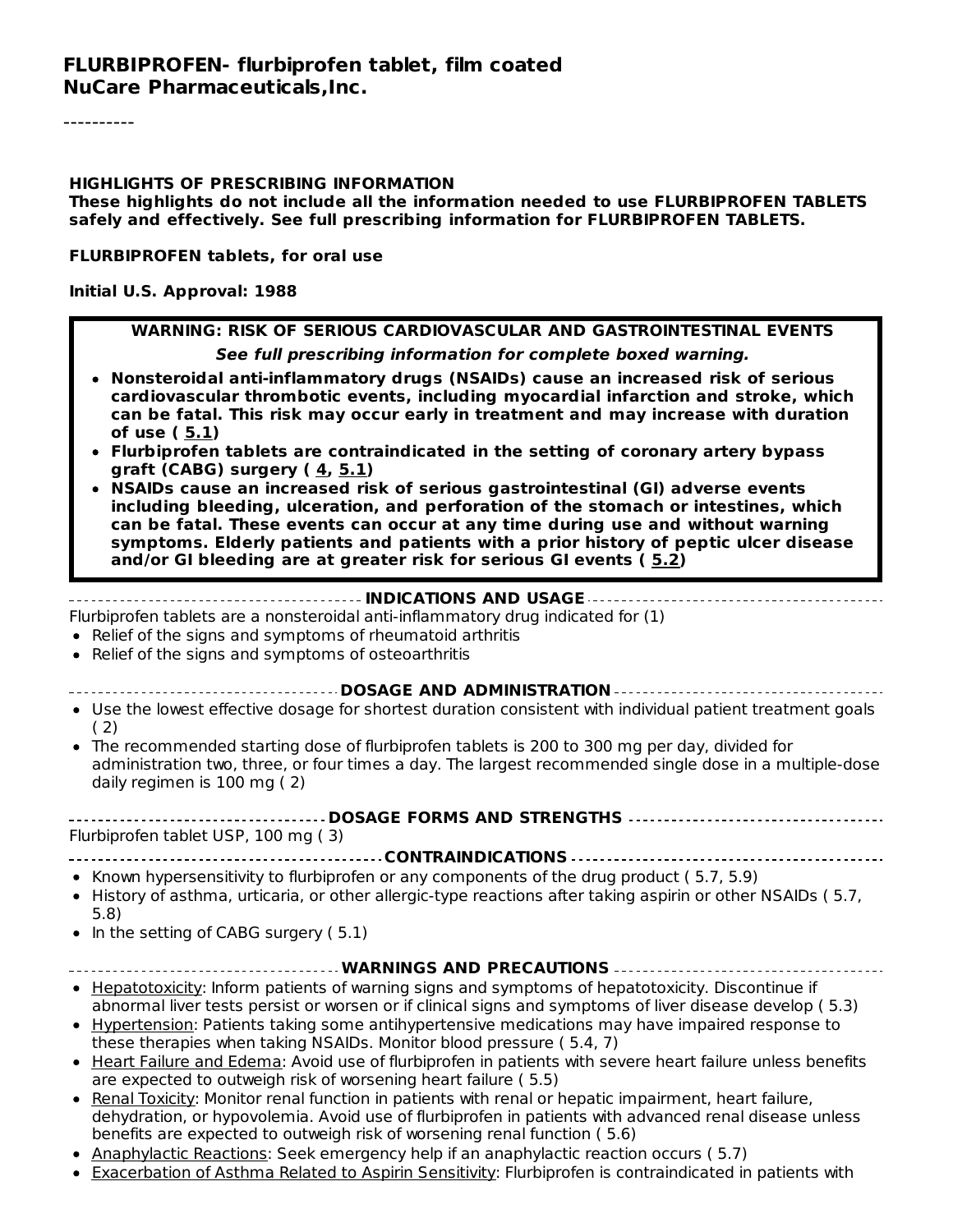Exacting to Asthma Relation of Asthma Relation  $\mathcal{L}_\text{max}$  is contrained in patients with  $\mathcal{L}_\text{max}$ aspirin-sensitive asthma. Monitor patients with preexisting asthma (without aspirin sensitivity) ( 5.8) • Serious Skin Reactions: Discontinue flurbiprofen at first appearance of skin rash or other signs of

- hypersensitivity ( 5.9) Premature Closure of Fetal Ductus Arteriosus: Avoid use in pregnant women starting at 30 weeks gestation. ( 5.10, 8.1)
- Hematologic Toxicity: Monitor hemoglobin or hematocrit in patients with any signs or symptoms of anemia ( 5.11, 7)

**ADVERSE REACTIONS** Most common adverse reactions (incidence > 3% from clinical trials) are: abdominal pain, dyspepsia, nausea, diarrhea, constipation, headache, edema, signs and symptoms suggesting urinary tract infection ( 6.1)

#### **To report SUSPECTED ADVERSE REACTIONS, contact Teva Pharmaceuticals USA, Inc., at 1- 888-838-2872 or FDA at 1-800-FDA-1088 or http://www.fda.gov/medwatch for voluntary reporting of adverse reactions.**

- **DRUG INTERACTIONS**
- Drugs that Interfere with Hemostasis (e.g. warfarin, aspirin, SSRIs/SNRIs): Monitor patients for bleeding who are concomitantly taking flurbiprofen with drugs that interfere with hemostasis. Concomitant use of flurbiprofen and analgesic doses of aspirin is not generally recommended ( 7)
- ACE Inhibitors, Angiotensin Receptor Blockers (ARB), or Beta-Blockers: Concomitant use with flurbiprofen may diminish the antihypertensive effect of these drugs. Monitor blood pressure ( 7)
- ACE Inhibitors and ARBs: Concomitant use with flurbiprofen in elderly, volume depleted, or those with renal impairment may result in deterioration of renal function. In such high risk patients, monitor for signs of worsening renal function ( 7)
- Diuretics: NSAIDs can reduce natriuretic effect of furosemide and thiazide diuretics. Monitor patients to assure diuretic efficacy including antihypertensive effects ( 7)

**USE IN SPECIFIC POPULATIONS** Pregnancy: Use of NSAIDs during the third trimester of pregnancy increases the risk of premature closure of the fetal ductus arteriosus. Avoid use of NSAIDs in pregnant women starting at 30 weeks gestation ( 5.10, 8.1)

Infertility: NSAIDs are associated with reversible infertility. Consider withdrawal of flurbiprofen in women who have difficulties conceiving ( 8.3)

**See 17 for PATIENT COUNSELING INFORMATION and Medication Guide.**

**Revised: 11/2020**

### **FULL PRESCRIBING INFORMATION: CONTENTS\***

### **WARNING: RISK OF SERIOUS CARDIOVASCULAR AND GASTROINTESTINAL EVENTS**

- **1 INDICATIONS AND USAGE**
- **2 DOSAGE AND ADMINISTRATION**
- **3 DOSAGE FORMS AND STRENGTHS**
- **4 CONTRAINDICATIONS**

## **5 WARNINGS AND PRECAUTIONS**

- 5.1 Cardiovascular Thrombotic Events
- 5.2 Gastrointestinal Bleeding, Ulceration, and Perforation
- 5.3 Hepatotoxicity
- 5.4 Hypertension
- 5.5 Heart Failure and Edema
- 5.6 Renal Toxicity and Hyperkalemia
- 5.7 Anaphylactic Reactions
- 5.8 Exacerbation of Asthma Related to Aspirin Sensitivity
- 5.9 Serious Skin Reactions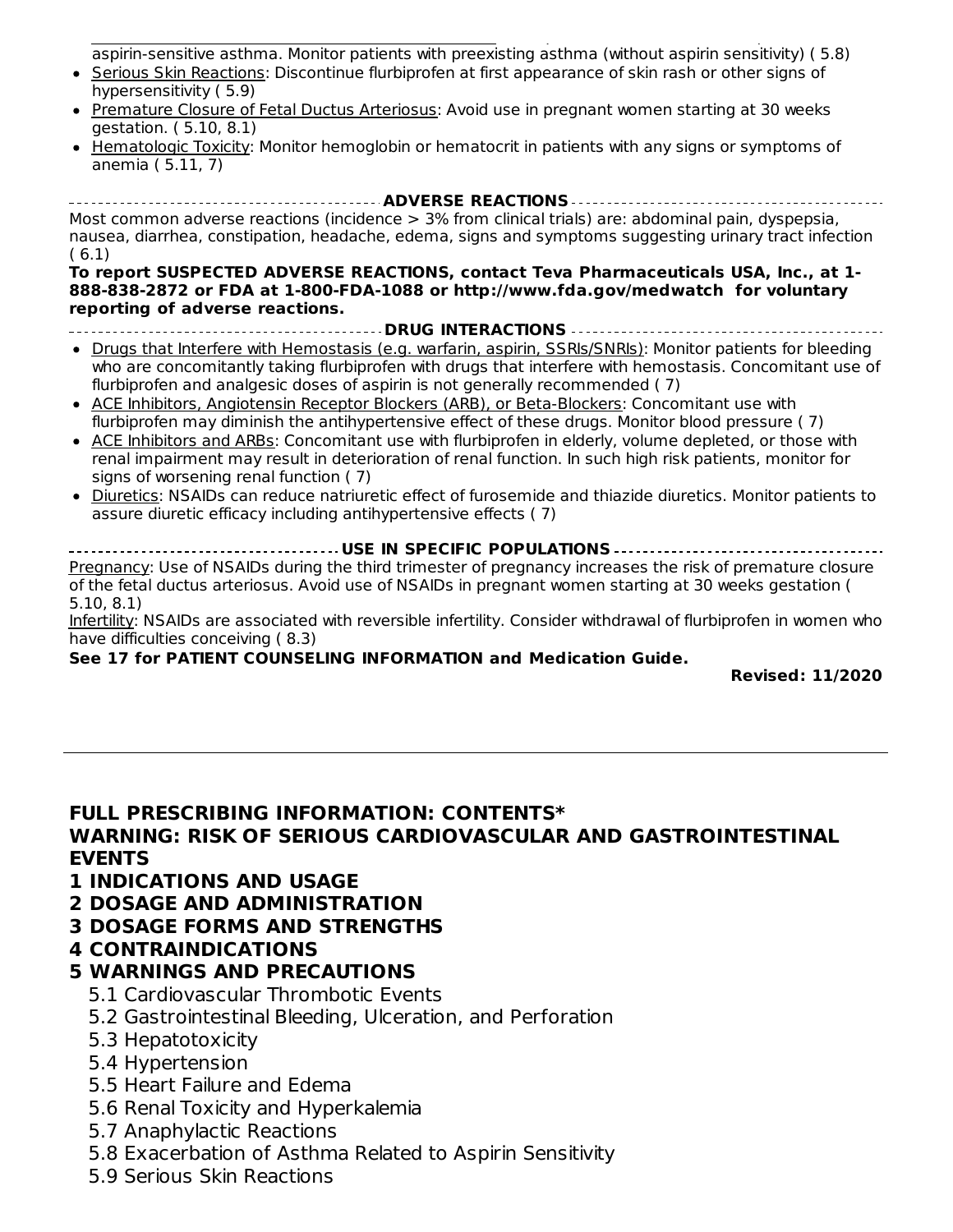- 5.10 Premature Closure of Fetal Ductus Arteriosus
- 5.11 Hematologic Toxicity
- 5.12 Masking of Inflammation and Fever
- 5.13 Laboratory Monitoring
- 5.14 Vision Changes

### **6 ADVERSE REACTIONS**

- 6.1 Clinical Trials Experience
- 6.2 Postmarketing Experience

### **7 DRUG INTERACTIONS**

### **8 USE IN SPECIFIC POPULATIONS**

- 8.1 Pregnancy
- 8.2 Lactation
- 8.3 Females and Males of Reproductive Potential
- 8.4 Pediatric Use
- 8.5 Geriatric Use

## **10 OVERDOSAGE**

### **11 DESCRIPTION**

### **12 CLINICAL PHARMACOLOGY**

- 12.1 Mechanism of Action
- 12.3 Pharmacokinetics

### **13 NONCLINICAL TOXICOLOGY**

13.1 Carcinogenesis, Mutagenesis, Impairment of Fertility

### **16 HOW SUPPLIED/STORAGE AND HANDLING**

### **17 PATIENT COUNSELING INFORMATION**

 $\ast$  Sections or subsections omitted from the full prescribing information are not listed.

### **FULL PRESCRIBING INFORMATION**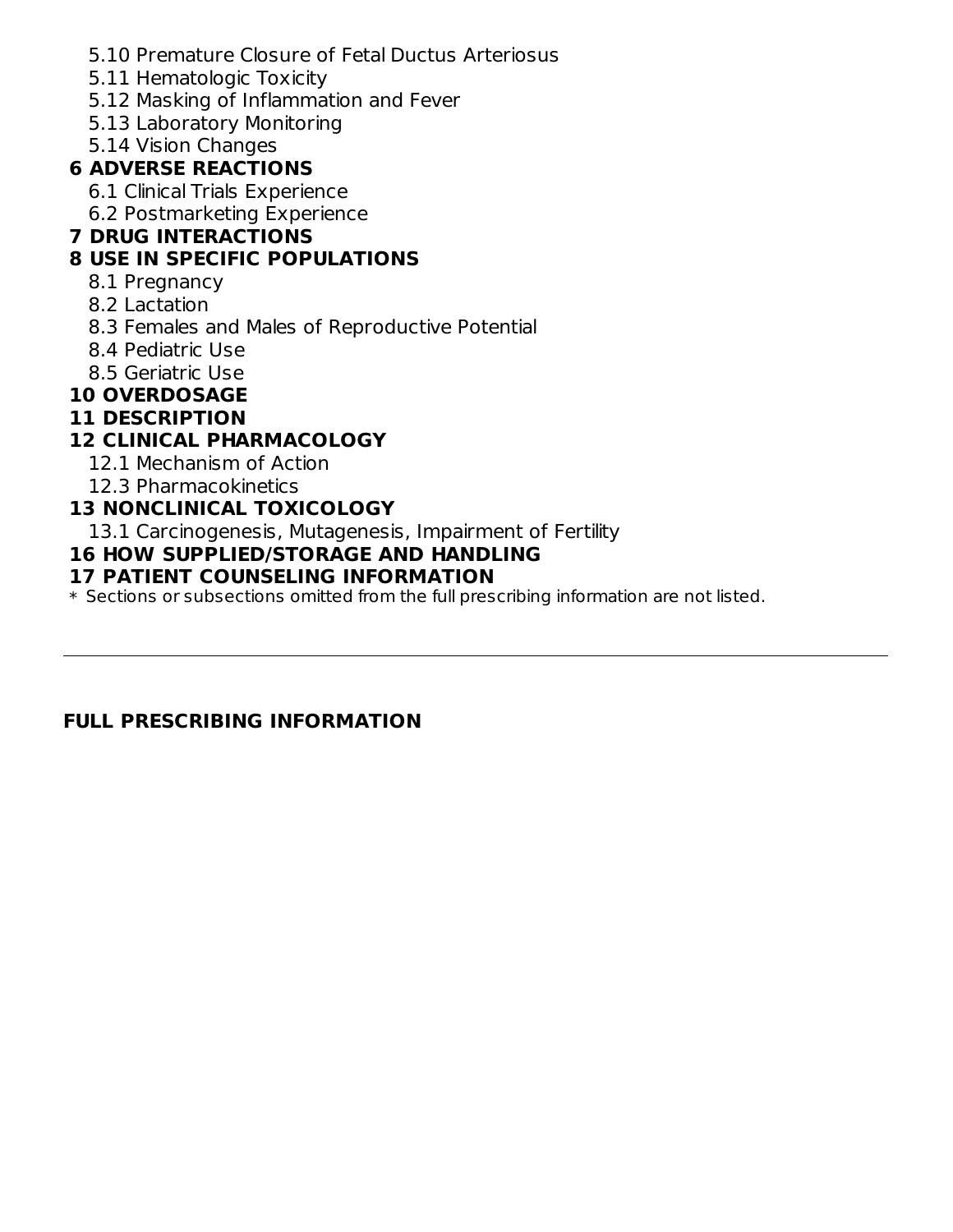### **WARNING: RISK OF SERIOUS CARDIOVASCULAR AND GASTROINTESTINAL EVENTS**

### **WARNING: RISK OF SERIOUS CARDIOVASCULAR AND GASTROINTESTINAL EVENTS**

**Cardiovascular Thrombotic Events**

- **Nonsteroidal anti-inflammatory drugs (NSAIDs) cause an increased risk of serious cardiovascular thrombotic events, including myocardial infarction and stroke, which can be fatal. This risk may occur early in treatment and may increase with duration of use [ see Warnings and Precautions ( 5.1) ].**
- **Flurbiprofen tablets are contraindicated in the setting of coronary artery bypass graft (CABG) surgery [ see Contraindications ( 4) and Warnings and Precautions ( 5.1) ].**

**Gastrointestinal Bleeding, Ulceration, and Perforation**

**NSAIDs cause an increased risk of serious gastrointestinal (GI) adverse events including bleeding, ulceration, and perforation of the stomach or intestines, which can be fatal. These events can occur at any time during use and without warning symptoms. Elderly patients and patients with a prior history of peptic ulcer disease and/or GI bleeding are at greater risk for serious GI events [ see Warnings and Precautions ( 5.2) ].**

## **1 INDICATIONS AND USAGE**

Flurbiprofen tablets are indicated:

- For relief of the signs and symptoms of rheumatoid arthritis.
- For relief of the signs and symptoms of osteoarthritis.

# **2 DOSAGE AND ADMINISTRATION**

Carefully consider the potential benefits and risks of flurbiprofen tablets and other treatment options before deciding to use flurbiprofen tablets. Use the lowest effective dosage for the shortest duration consistent with individual patient treatment goals [ see Warnings and Precautions (5) ].

After observing the response to initial therapy with flurbiprofen tablets, the dose and frequency should be adjusted to suit an individual patient's needs.

For relief of the signs and symptoms of rheumatoid arthritis or osteoarthritis, the dosage is 200 to 300 mg per day, divided for administration two, three, or four times a day. The largest recommended single dose in a multiple-dose daily regimen is 100 mg.

# **3 DOSAGE FORMS AND STRENGTHS**

Flurbiprofen Tablets, USP: 100 mg round, convex, blue, film-coated tablets debossed "93" and "711"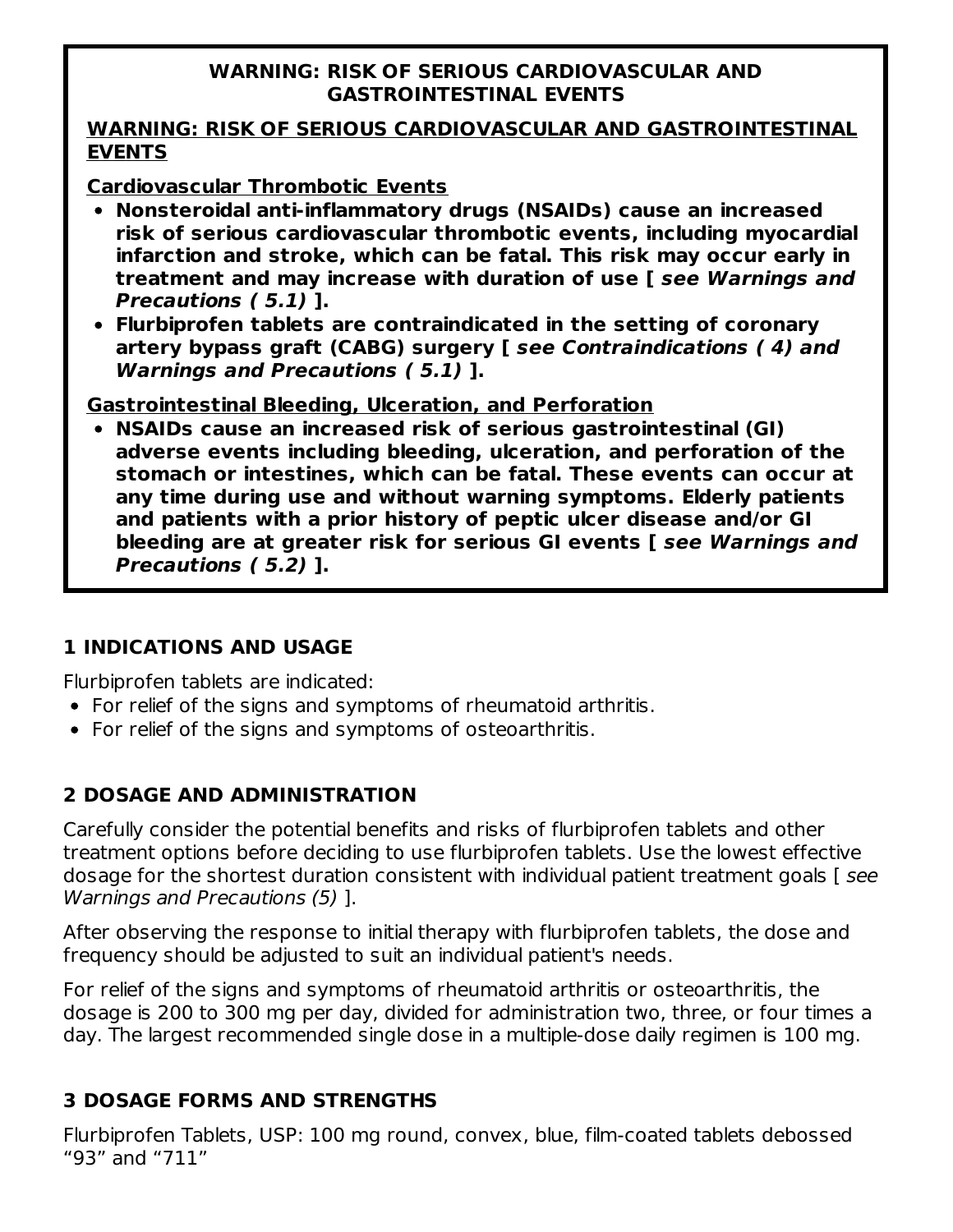# **4 CONTRAINDICATIONS**

Flurbiprofen tablets are contraindicated in the following patients:

- Known hypersensitivity (e.g., anaphylactic reactions and serious skin reactions) to flurbiprofen or any components of the drug product [see Warnings and Precautions ( 5.7, 5.9) ]
- History of asthma, urticaria, or other allergic-type reactions after taking aspirin or other NSAIDs. Severe, sometimes fatal, anaphylactic reactions to nonsteroidal antiinflammatory drugs have been reported in such patients [ see Warnings and Precautions ( 5.7, 5.8) ].
- In the setting of coronary artery bypass graft (CABG) surgery [ see Warnings and Precautions ( 5.1) ].

# **5 WARNINGS AND PRECAUTIONS**

# **5.1 Cardiovascular Thrombotic Events**

Clinical trials of several COX-2 selective and nonselective NSAIDs of up to three years duration have shown an increased risk of serious cardiovascular (CV) thrombotic events, including myocardial infarction (MI), and stroke, which can be fatal. Based on available data, it is unclear that the risk for CV thrombotic events is similar for all NSAIDs. The relative increase in serious CV thrombotic events over baseline conferred by NSAID use appears to be similar in those with and without known CV disease or risk factors for CV disease. However, patients with known CV disease or risk factors had a higher absolute incidence of excess serious CV thrombotic events, due to their increased baseline rate. Some observational studies found that this increased risk of serious CV thrombotic events began as early as the first weeks of treatment. The increase in CV thrombotic risk has been observed most consistently at higher doses.

To minimize the potential risk for an adverse CV event in NSAID-treated patients, use the lowest effective dose for the shortest duration possible. Physicians and patients should remain alert for the development of such events, throughout the entire treatment course, even in the absence of previous CV symptoms. Patients should be informed about the symptoms of serious CV events and the steps to take if they occur.

There is no consistent evidence that concurrent use of aspirin mitigates the increased risk of serious CV thrombotic events associated with NSAID use. The concurrent use of aspirin and an NSAID, such as flurbiprofen, increases the risk of serious gastrointestinal (GI) events [see Warnings and Precautions ( 5.2)].

Status Post Coronary Artery Bypass Graft (CABG) Surgery

Two large, controlled clinical trials of a COX-2 selective NSAID for the treatment of pain in the first 10 to 14 days following CABG surgery found an increased incidence of myocardial infarction and stroke. NSAIDs are contraindicated in the setting of CABG [see Contraindications ( 4)].

## Post-MI Patients

Observational studies conducted in the Danish National Registry have demonstrated that patients treated with NSAIDs in the post-MI period were at increased risk of reinfarction, CV-related death, and all-cause mortality beginning in the first week of treatment. In this same cohort, the incidence of death in the first year post-MI was 20 per 100 person years in NSAID-treated patients compared to 12 per 100 person years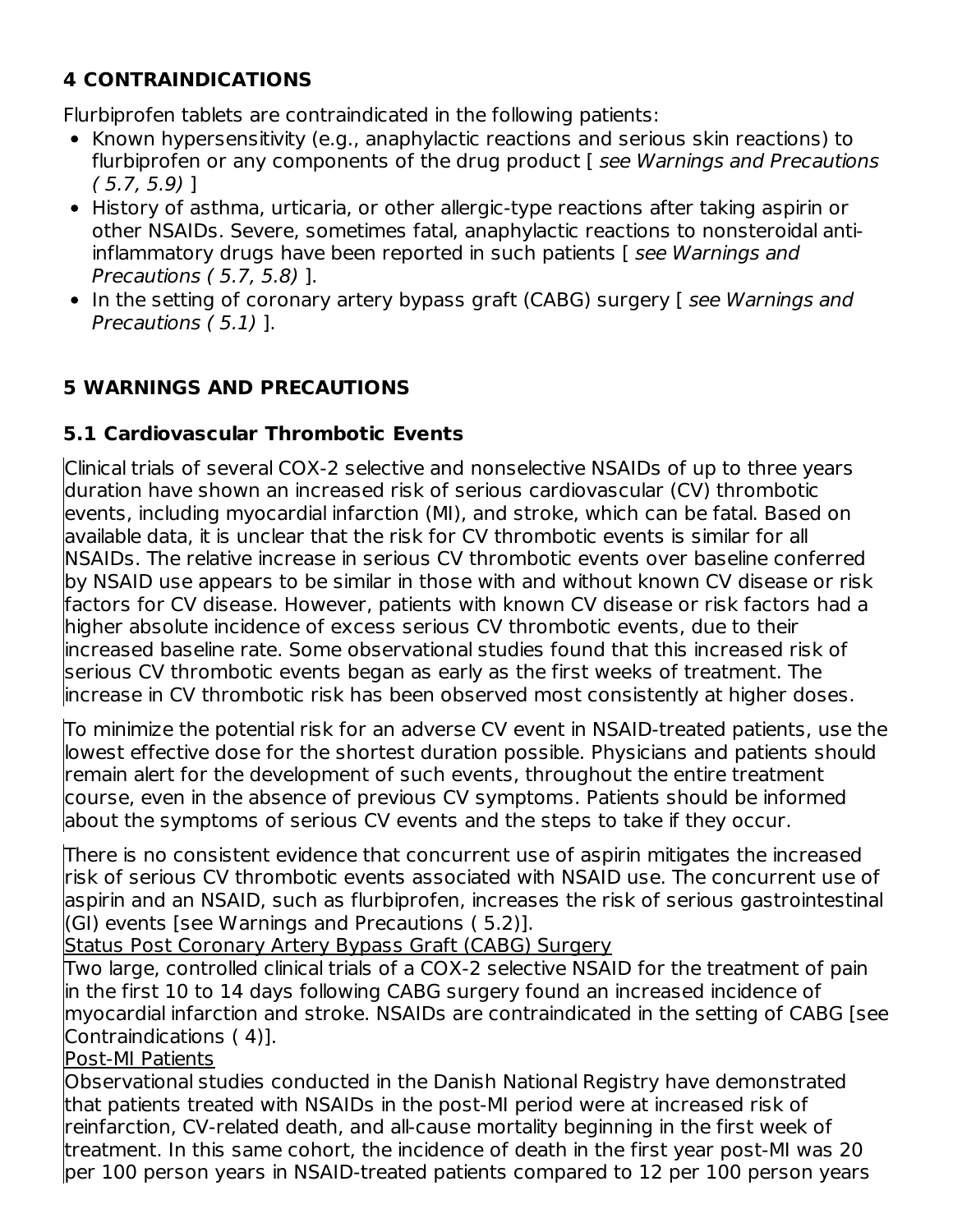in non-NSAID exposed patients. Although the absolute rate of death declined somewhat after the first year post-MI, the increased relative risk of death in NSAID users persisted over at least the next four years of follow-up.

Avoid the use of flurbiprofen in patients with a recent MI unless the benefits are expected to outweigh the risk of recurrent CV thrombotic events. If flurbiprofen is used in patients with a recent MI, monitor patients for signs of cardiac ischemia.

# **5.2 Gastrointestinal Bleeding, Ulceration, and Perforation**

NSAIDs, including flurbiprofen, cause serious gastrointestinal (GI) adverse events including inflammation, bleeding, ulceration, and perforation of the esophagus, stomach, small intestine, or large intestine, which can be fatal. These serious adverse events can occur at any time, with or without warning symptoms, in patients treated with NSAIDs. Only one in five patients, who develop a serious upper GI adverse event on NSAID therapy, is symptomatic. Upper GI ulcers, gross bleeding, or perforation caused by NSAIDs occur in approximately 1% of patients treated for 3 to 6 months, and in about 2% to 4% of patients treated for one year. However, even short-term therapy is not without risk.

## Risk Factors for GI Bleeding, Ulceration, and Perforation

Patients with a prior history of peptic ulcer disease and/or GI bleeding who used NSAIDs had a greater than 10-times increased risk for developing a GI bleed compared to patients without these risk factors. Other factors that increase the risk of GI bleeding in patients treated with NSAIDs include longer duration of NSAID therapy; concomitant use of oral corticosteroids, aspirin, anticoagulants, or selective serotonin reuptake inhibitors (SSRIs); smoking, use of alcohol, older age, and poor general health status. Most postmarketing reports of fatal GI events occurred in elderly or debilitated patients. Additionally, patients with advanced liver disease and/or coagulopathy are at increased risk for GI bleeding.

Strategies to Minimize the GI Risks in NSAID-treated patients:

- Use the lowest effective dosage for the shortest possible duration.
- Avoid administration of more than one NSAID at a time.
- Avoid use in patients at higher risk unless benefits are expected to outweigh the increased risk of bleeding. For such patients, as well as those with active GI bleeding, consider alternate therapies other than NSAIDs.
- Remain alert for signs and symptoms of GI ulceration and bleeding during NSAID therapy.
- If a serious GI adverse event is suspected, promptly initiate evaluation and treatment, and discontinue flurbiprofen until a serious GI adverse event is ruled out.
- In the setting of concomitant use of low-dose aspirin for cardiac prophylaxis, monitor patients more closely for evidence of GI bleeding [ see Drug Interactions ( 7) ].

# **5.3 Hepatotoxicity**

Elevations of ALT or AST (three or more times the upper limit of normal [ULN]) have been reported in approximately 1% of NSAID-treated patients in clinical trials. In addition, rare, sometimes fatal, cases of severe hepatic injury, including fulminant hepatitis, liver necrosis, and hepatic failure have been reported.

Elevations of ALT or AST (less than three times ULN) may occur in up to 15% of patients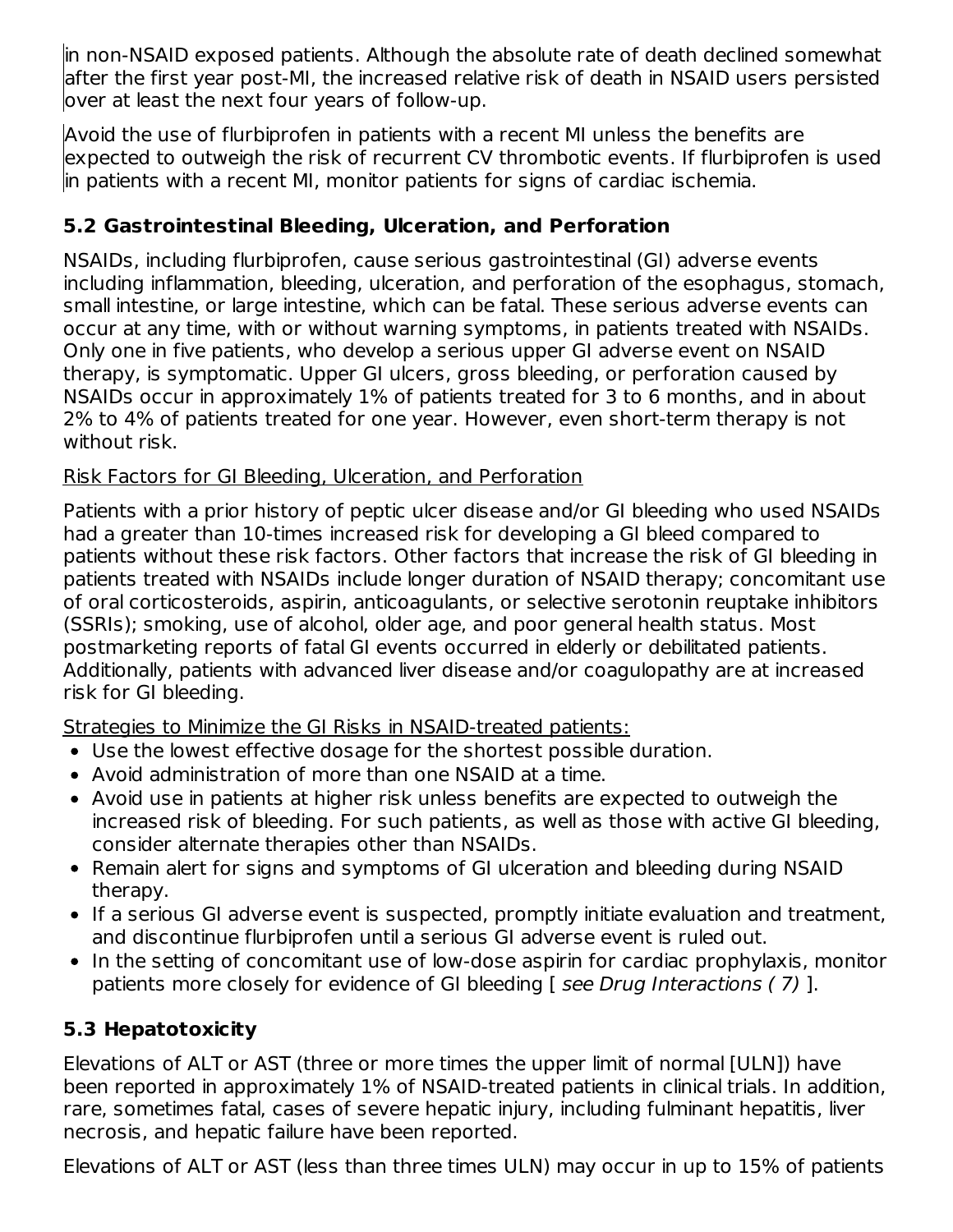treated with NSAIDs including flurbiprofen.

Inform patients of the warning signs and symptoms of hepatotoxicity (e.g., nausea, fatigue, lethargy, diarrhea, pruritus, jaundice, right upper quadrant tenderness, and "flulike" symptoms). If clinical signs and symptoms consistent with liver disease develop, or if systemic manifestations occur (e.g., eosinophilia, rash, etc.), discontinue flurbiprofen immediately, and perform a clinical evaluation of the patient.

# **5.4 Hypertension**

NSAIDs, including flurbiprofen, can lead to new onset of hypertension or worsening of preexisting hypertension, either of which may contribute to the increased incidence of CV events. Patients taking angiotensin converting enzyme (ACE) inhibitors, thiazide diuretics, or loop diuretics may have impaired response to these therapies when taking NSAIDs [ see Drug Interactions ( 5.1, 7) ].

Monitor blood pressure (BP) during the initiation of NSAID treatment and throughout the course of therapy.

# **5.5 Heart Failure and Edema**

The Coxib and traditional NSAID Trialists' Collaboration meta-analysis of randomized controlled trials demonstrated an approximately two-fold increase in hospitalizations for heart failure in COX-2 selective-treated patients and nonselective NSAID-treated patients compared to placebo-treated patients. In a Danish National Registry study of patients with heart failure, NSAID use increased the risk of MI, hospitalization for heart failure, and death.

Additionally, fluid retention and edema have been observed in some patients treated with NSAIDs. Use of flurbiprofen may blunt the CV effects of several therapeutic agents used to treat these medical conditions (e.g., diuretics, ACE inhibitors, or angiotensin receptor blockers [ARBs]) [see Drug Interactions ( 7)].

Avoid the use of flurbiprofen in patients with severe heart failure unless the benefits are expected to outweigh the risk of worsening heart failure. If flurbiprofen is used in patients with severe heart failure, monitor patients for signs of worsening heart failure.

# **5.6 Renal Toxicity and Hyperkalemia**

## Renal Toxicity

Long-term administration of NSAIDs has resulted in renal papillary necrosis and other renal injury.

Renal toxicity has also been seen in patients in whom renal prostaglandins have a compensatory role in the maintenance of renal perfusion. In these patients, administration of an NSAID may cause a dose-dependent reduction in prostaglandin formation and, secondarily, in renal blood flow, which may precipitate overt renal decompensation. Patients at greatest risk of this reaction are those with impaired renal function, dehydration, hypovolemia, heart failure, liver dysfunction, those taking diuretics and ACE inhibitors or ARBs, and the elderly. Discontinuation of NSAID therapy is usually followed by recovery to the pretreatment state.

In clinical studies, the elimination half-life of flurbiprofen was unchanged in patients with renal impairment. Flurbiprofen metabolites are eliminated primarily by the kidneys.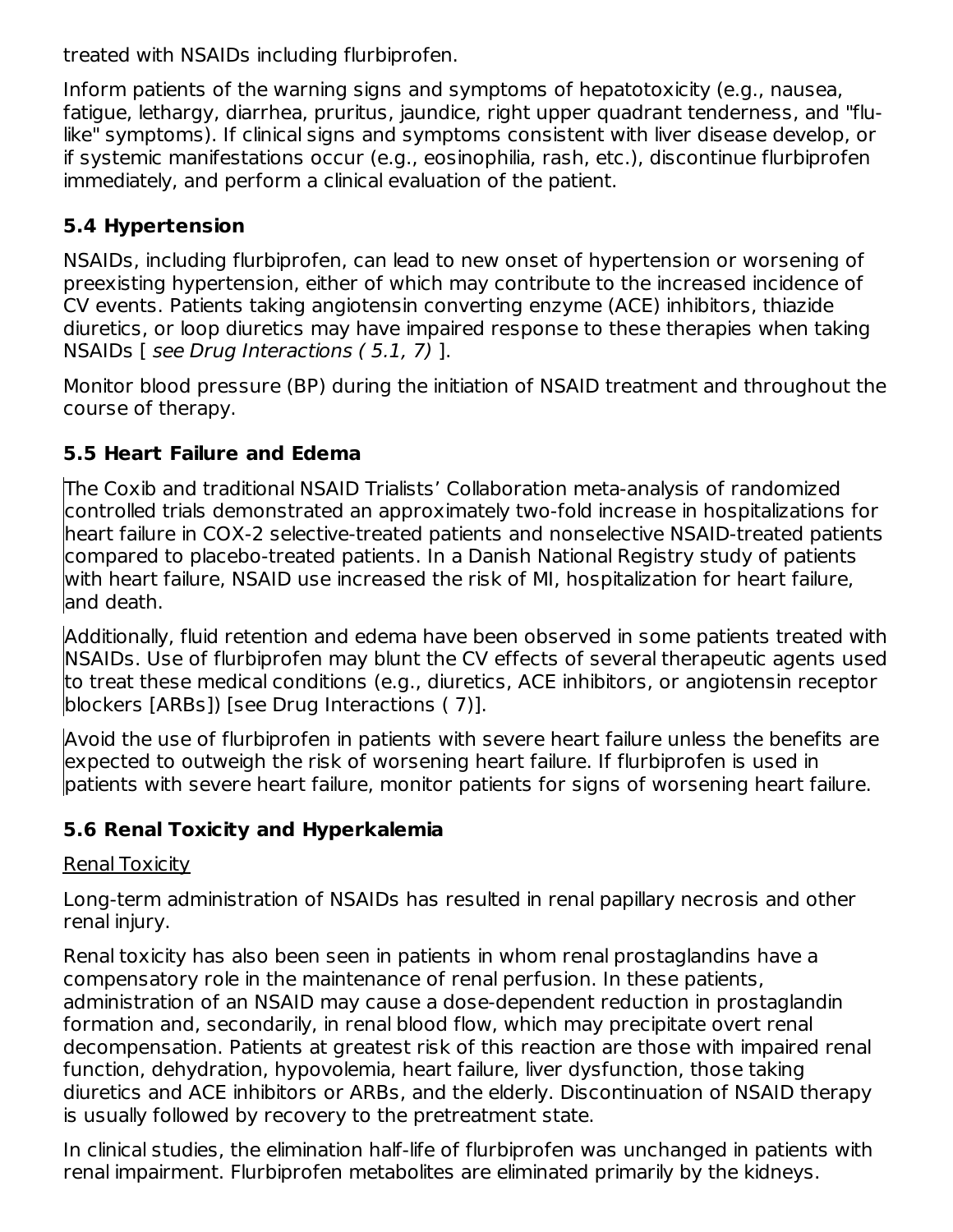Elimination of 4'-hydroxy-flurbiprofen was reduced in patients with moderate to severe renal impairment. Therefore, treatment with flurbiprofen is not recommended in these patients with advanced renal disease. If flurbiprofen therapy must be initiated, close monitoring of the patients renal function is advisable [ see Clinical Pharmacology (12) ].

Correct volume status in dehydrated or hypovolemic patients prior to initiating flurbiprofen. Monitor renal function in patients with renal or hepatic impairment, heart failure, dehydration, or hypovolemia during use of flurbiprofen [see Drug Interactions ( 7) ]. Avoid the use of flurbiprofen in patients with advanced renal disease unless the benefits are expected to outweigh the risk of worsening renal function. If flurbiprofen is used in patients with advanced renal disease, monitor patients for signs of worsening renal function.

## Hyperkalemia

Increases in serum potassium concentration, including hyperkalemia, have been reported with use of NSAIDs even in some patients without renal impairment. In patients with normal renal function, these effects have been attributed to a hyporeninemichypoaldosteronism state.

# **5.7 Anaphylactic Reactions**

Flurbiprofen has been associated with anaphylactic reactions in patients with and without known hypersensitivity to flurbiprofen and in patients with aspirin-sensitive asthma [ see Contraindications ( 4) and Warnings and Precautions ( 5.8) ].

Seek emergency help if an anaphylactic reaction occurs.

# **5.8 Exacerbation of Asthma Related to Aspirin Sensitivity**

A subpopulation of patients with asthma may have aspirin-sensitive asthma which may include chronic rhinosinusitis complicated by nasal polyps; severe, potentially fatal bronchospasm; and/or intolerance to aspirin and other NSAIDs. Because crossreactivity between aspirin and other NSAIDs has been reported in such aspirin-sensitive patients, flurbiprofen is contraindicated in patients with this form of aspirin sensitivity [ see Contraindications ( 4) ]. When flurbiprofen is used in patients with preexisting asthma (without known aspirin sensitivity), monitor patients for changes in the signs and symptoms of asthma.

# **5.9 Serious Skin Reactions**

NSAIDs, including flurbiprofen, can cause serious skin adverse reactions such as exfoliative dermatitis, Stevens-Johnson Syndrome (SJS), and toxic epidermal necrolysis (TEN), which can be fatal. These serious events may occur without warning. Inform patients about the signs and symptoms of serious skin reactions, and to discontinue the use of flurbiprofen at the first appearance of skin rash or any other sign of hypersensitivity. Flurbiprofen is contraindicated in patients with previous serious skin reactions to NSAIDs [ see Contraindications ( 4) ].

# **5.10 Premature Closure of Fetal Ductus Arteriosus**

Flurbiprofen may cause premature closure of the fetal ductus arteriosus. Avoid use of NSAIDs, including flurbiprofen, in pregnant women starting at 30 weeks of gestation (third trimester) [ see Use in Specific Populations ( 8.1) ].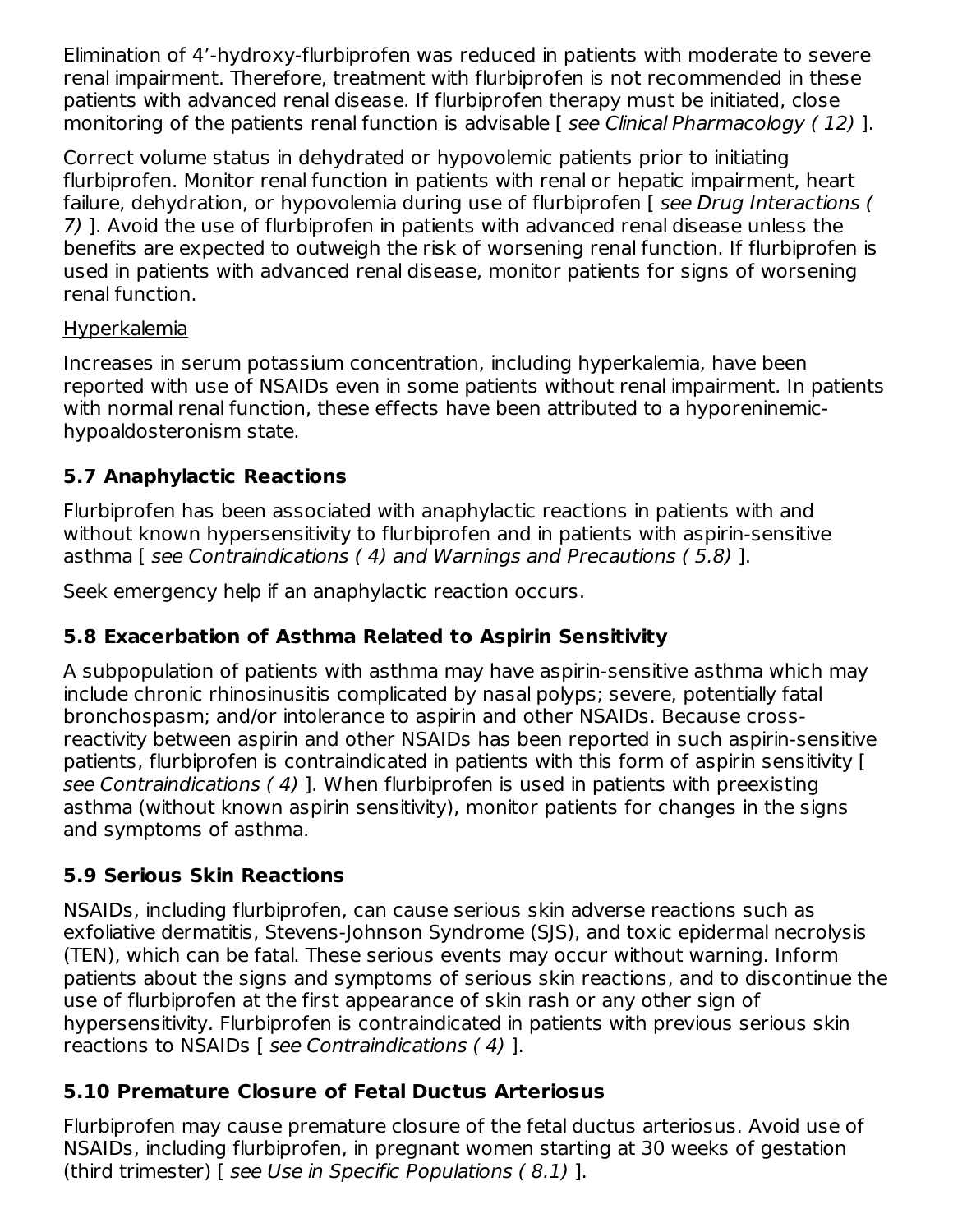# **5.11 Hematologic Toxicity**

Anemia has occurred in NSAID-treated patients. This may be due to occult or gross blood loss, fluid retention, or an incompletely described effect on erythropoiesis. If a patient treated with flurbiprofen has any signs or symptoms of anemia, monitor hemoglobin or hematocrit.

NSAIDs, including flurbiprofen, may increase the risk of bleeding events. Co-morbid conditions such as coagulation disorders of concomitant use of warfarin, other anticoagulants, antiplatelet agents (e.g., aspirin), serotonin reuptake inhibitors (SSRIs), and serotonin norepinephrine reuptake inhibitors (SNRIs) may increase this risk. Monitor these patients for signs of bleeding [ see Drug Interactions ( 7) ].

## **5.12 Masking of Inflammation and Fever**

The pharmacological activity of flurbiprofen in reducing inflammation, and possibly fever, may diminish the utility of diagnostic signs in detecting infections.

### **5.13 Laboratory Monitoring**

Because serious GI bleeding, hepatotoxicity, and renal injury can occur without warning symptoms or signs, consider monitoring patients on long-term NSAID treatment with a CBC and a chemistry profile periodically [ see Warnings and Precautions ( 5.2, 5.3, 5.6) ].

## **5.14 Vision Changes**

Blurred and/or diminished vision has been reported with the use of flurbiprofen and other nonsteroidal anti-inflammatory drugs. Patients experiencing eye complaints should have ophthalmologic examinations.

# **6 ADVERSE REACTIONS**

The following adverse reactions are discussed in greater detail in other sections of the labeling:

- Cardiovascular Thrombotic Events [ see Warnings and Precautions (5.1) ]
- GI Bleeding, Ulceration and Perforation [see Warnings and Precautions (5.2) ]
- Hepatotoxicity [ see Warnings and Precautions (5.3) ]
- Hypertension [ see Warnings and Precautions (5.4) ]
- Heart Failure and Edema [ see Warnings and Precautions (5.5) ]
- Renal Toxicity and Hyperkalemia [ see Warnings and Precautions (5.6) ]
- Anaphylactic Reactions [ see Warnings and Precautions (5.7) ]
- Serious Skin Reactions [ see Warnings and Precautions (5.9) ]
- Hematologic Toxicity [ see Warnings and Precautions (5.11) ]

## **6.1 Clinical Trials Experience**

Because clinical trials are conducted under widely varying conditions, adverse reaction rates observed in the clinical trials of a drug cannot be directly compared to rates in the clinical trials of another drug and may not reflect the rates observed in practice.

## **Incidence of 1% or greater**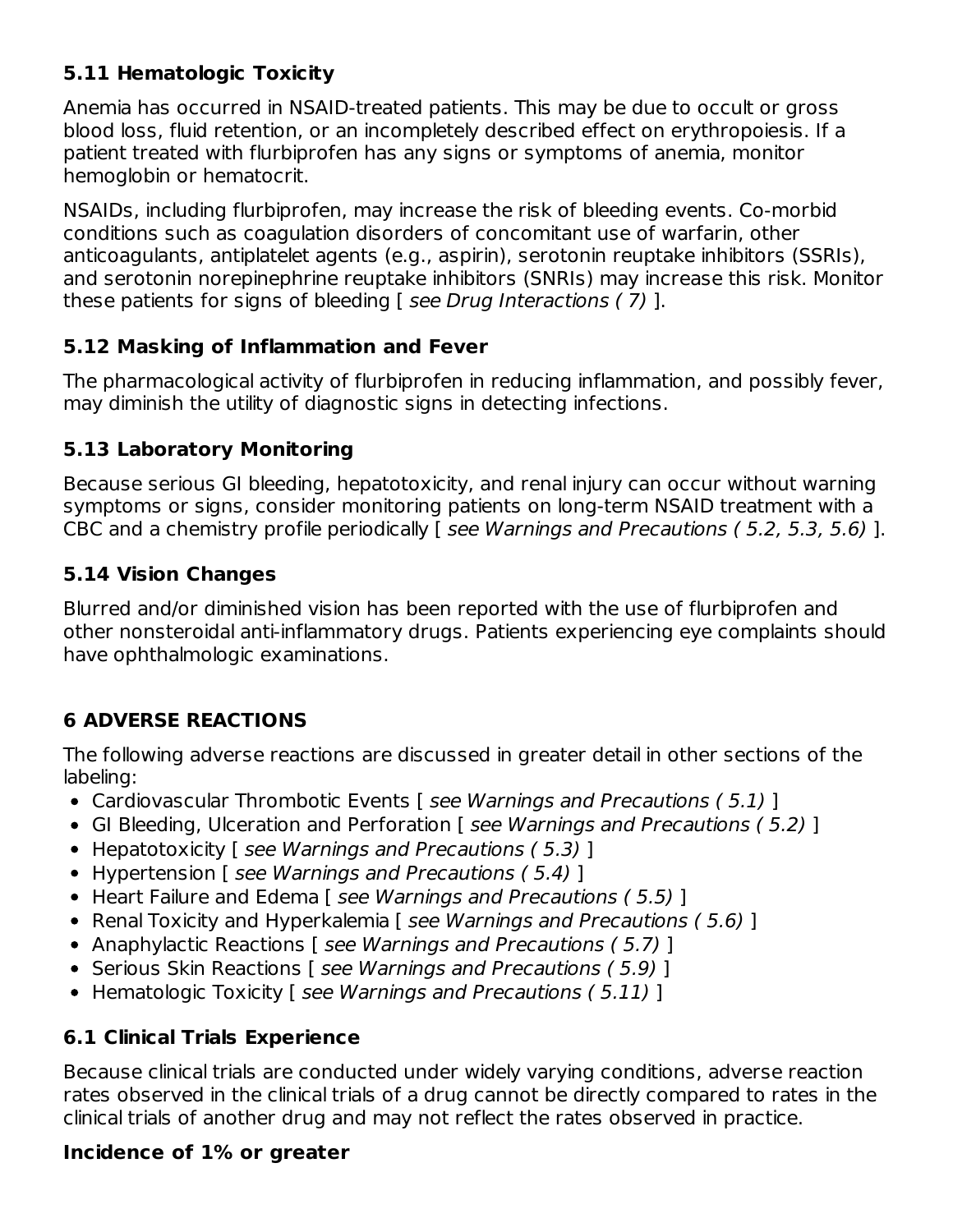## **Body as a whole:** edema

**Digestive system:** GI bleeding, abdominal pain, constipation, diarrhea,

dyspepsia/heartburn, flatulence, nausea, vomiting, elevated liver enzymes

**Metabolic and nutritional system:** body weight changes

**Nervous system:** headache, nervousness, anxiety, insomnia, increased reflexes,

tremor, amnesia, asthenia, depression, malaise, somnolence

**Respiratory system:** rhinitis

**Skin and appendages:** rash

**Special senses:** changes in vision, dizziness, tinnitus

**Urogenital system:** signs and symptoms suggesting urinary tract infection

## **Incidence < 1%**

**Body as a whole:** anaphylactic reaction, chills, fever

**Cardiovascular system:** myocardial infarction, congestive heart failure, hypertension, vascular diseases, vasodilation **Digestive system:** gastric/peptic ulcer disease, hematemesis, bloody diarrhea, hepatitis, esophageal disease, gastritis, stomatitis/glossitis, dry mouth

**Hemic and lymphatic system:** iron deficiency anemia, decrease in hemoglobin and hematocrit, purpura, eosinophilia

**Metabolic and nutritional system:** hyperuricemia

**Nervous system:** cerebrovascular ischemia, convulsion, ataxia, confusion, hypertonia, paresthesia, twitching, emotional lability

**Respiratory system:** asthma, dyspnea, epistaxis, bronchitis, laryngitis **Skin and appendages:** angioedema, urticaria, eczema, pruritus, herpes simplex, alopecia, dry skin

**Special senses:** vertigo, corneal opacity, parosmia, conjunctivitis **Urogenital system:** renal failure, vaginal hemorrhage, hematuria

# **6.2 Postmarketing Experience**

The following adverse reactions have been identified during post approval use of flurbiprofen. Because these reactions are reported voluntarily from a population of uncertain size, it is not always possible to reliably estimate their frequency or establish a causal relationship to drug exposure.

**Cardiovascular system:** angina pectoris, arrhythmias

**Digestive system:** jaundice (cholestatic and noncholestatic), colitis, small intestine inflammation with loss of blood and protein, exacerbation of inflammatory bowel disease, cholecystitis, periodontal abscess, appetite changes

**Hemic and lymphatic system:** aplastic anemia (including agranulocytosis or pancytopenia), hemolytic anemia, leukopenia, thrombocytopenia, ecchymosis, lymphadenopathy

**Metabolic and nutritional system:** hyperkalemia

**Nervous system:** cerebrovascular accident, subarachnoid hemorrhage, meningitis, myasthenia

**Respiratory system:** pulmonary infarct, pulmonary embolism, hyperventilation, **Skin and appendages:** toxic epidermal necrolysis, exfoliative dermatitis, zoster, photosensitivity, nail disorder, sweating

**Special senses:** retinal hemorrhage, glaucoma, retrobulbar neuritis, transient hearing loss, changes in taste, ear disease

**Urogenital system:** interstitial nephritis, uterine hemorrhage, menstrual disturbances,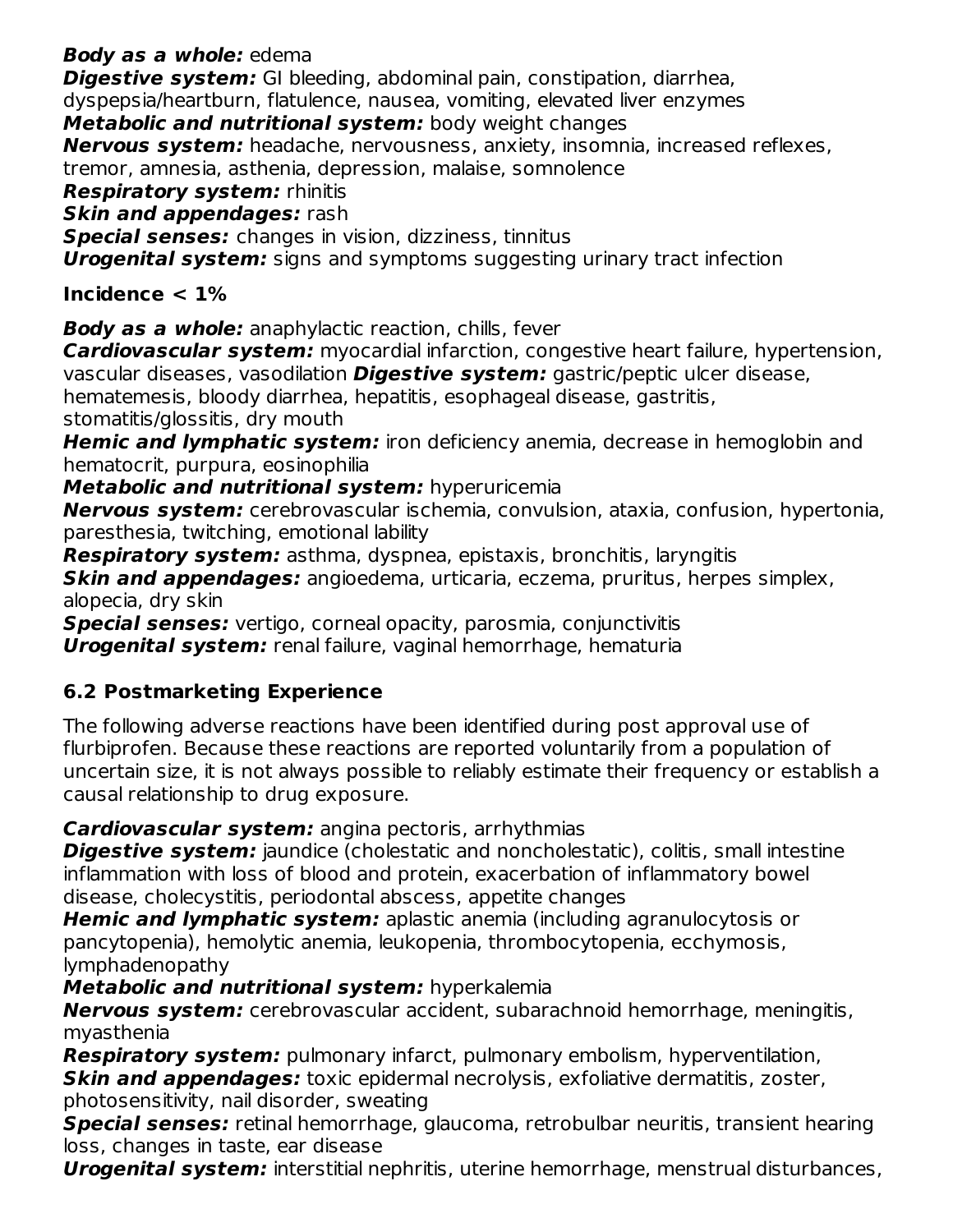# **7 DRUG INTERACTIONS**

See Table 1 for clinically significant drug interactions with flurbiprofen.

| Table 1: Clinically Significant Drug Interactions with Flurbiprofen |  |  |  |  |  |  |  |
|---------------------------------------------------------------------|--|--|--|--|--|--|--|
|---------------------------------------------------------------------|--|--|--|--|--|--|--|

|                     | <b>Drugs That Interfere with Hemostasis</b>                                                                                                                                                                                                                                                                                                                                                                                                                                                                                                                                                                                                                                                                                                                                        |
|---------------------|------------------------------------------------------------------------------------------------------------------------------------------------------------------------------------------------------------------------------------------------------------------------------------------------------------------------------------------------------------------------------------------------------------------------------------------------------------------------------------------------------------------------------------------------------------------------------------------------------------------------------------------------------------------------------------------------------------------------------------------------------------------------------------|
| Clinical<br>Impact: | Flurbiprofen and anticoagulants such as warfarin have a synergistic<br>$\bullet$<br>effect on bleeding. The concomitant use of flurbiprofen and<br>anticoagulants have an increased risk of serious bleeding compared to<br>the use of either drug alone.<br>Serotonin release by platelets plays an important role in hemostasis.<br>Case-control and cohort epidemiological studies showed that<br>concomitant use of drugs that interfere with serotonin reuptake and an<br>NSAID may potentiate the risk of bleeding more than an NSAID alone.                                                                                                                                                                                                                                 |
|                     | Monitor patients with concomitant use of flurbiprofen with anticoagulants<br>(e.g., warfarin), antiplatelet agents (e.g., aspirin), selective serotonin<br>Intervention: reuptake inhibitors (SSRIs), and serotonin norepinephrine reuptake<br>inhibitors (SNRIs) for signs of bleeding [ see Warnings and Precautions (5)                                                                                                                                                                                                                                                                                                                                                                                                                                                         |
| <b>Aspirin</b>      |                                                                                                                                                                                                                                                                                                                                                                                                                                                                                                                                                                                                                                                                                                                                                                                    |
| Clinical<br>Impact: | Controlled clinical studies showed that the concomitant use of NSAIDs and<br>analgesic doses of aspirin does not produce any greater therapeutic effect<br>than the use of NSAIDs alone. In a clinical study, the concomitant use of an<br>NSAID and aspirin was associated with a significantly increased incidence of<br>GI adverse reactions as compared to use of the NSAID alone [ see<br>Warnings and Precautions (5) ].<br>Concurrent administration of aspirin lowers serum flurbiprofen<br>concentrations. The clinical significance of this interaction is not known.<br>Concomitant use of flurbiprofen and analgesic doses of aspirin is not<br>generally recommended because of the increased risk of bleeding [ see<br>Intervention: Warnings and Precautions (5) ]. |
|                     | Flurbiprofen is not a substitute for low dose aspirin for cardiovascular<br>protection.                                                                                                                                                                                                                                                                                                                                                                                                                                                                                                                                                                                                                                                                                            |
|                     | <b>ACE Inhibitors, Angiotensin Receptor Blockers, and Beta-Blockers</b>                                                                                                                                                                                                                                                                                                                                                                                                                                                                                                                                                                                                                                                                                                            |
| Clinical<br>Impact: | NSAIDs may diminish the antihypertensive effect of angiotensin<br>converting enzyme (ACE) inhibitors, angiotensin receptor blockers<br>(ARBs), or beta-blockers (including propranolol).<br>In patients who are elderly, volume-depleted (including those on diuretic<br>therapy), or have renal impairment, coadministration of an NSAID with<br>ACE inhibitors or ARBs may result in deterioration of renal function,<br>including possible acute renal failure. These effects are usually<br>reversible.                                                                                                                                                                                                                                                                        |
|                     | During concomitant use of flurbiprofen and ACE-inhibitors, ARBs, or<br>beta-blockers, monitor blood pressure to ensure that the desired blood                                                                                                                                                                                                                                                                                                                                                                                                                                                                                                                                                                                                                                      |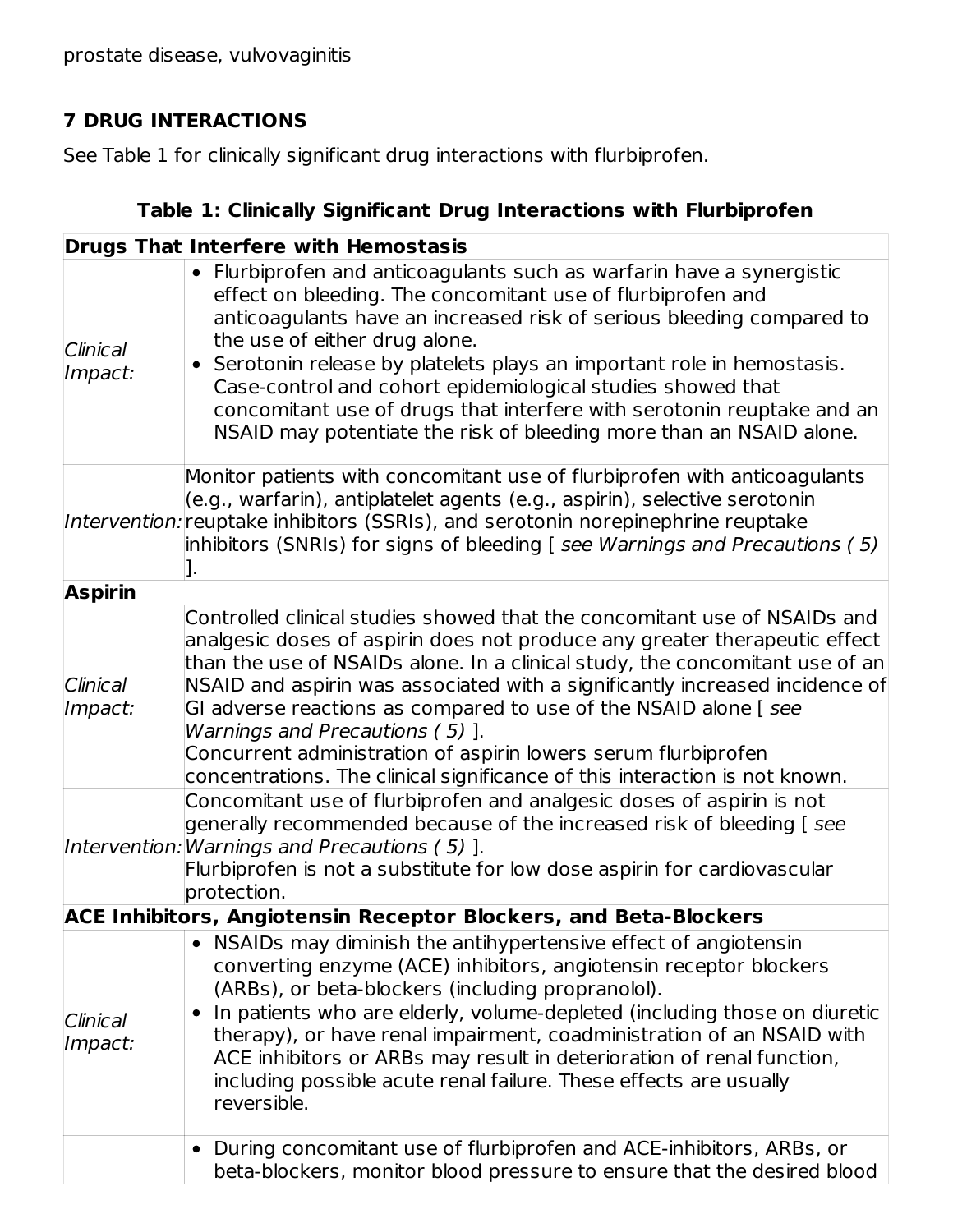| Intervention:                                                                                      | pressure is obtained.<br>During concomitant use of flurbiprofen and ACE-inhibitors or ARBs in<br>patients who are elderly, volume-depleted, or have impaired renal<br>function, monitor for signs of worsening renal function [ see Warnings<br>and Precautions (5.6) ].<br>• When drugs are administered concomitantly, patients should be<br>adequately hydrated. Assess renal function at the beginning of the<br>concomitant treatment and periodically thereafter. |  |  |  |  |  |
|----------------------------------------------------------------------------------------------------|-------------------------------------------------------------------------------------------------------------------------------------------------------------------------------------------------------------------------------------------------------------------------------------------------------------------------------------------------------------------------------------------------------------------------------------------------------------------------|--|--|--|--|--|
| <b>Diuretics</b>                                                                                   |                                                                                                                                                                                                                                                                                                                                                                                                                                                                         |  |  |  |  |  |
| Clinical<br>Impact:                                                                                | Clinical studies, as well as post-marketing observations, showed that<br>NSAIDs reduced the natriuretic effect of loop diuretics (e.g., furosemide)<br>and thiazide diuretics in some patients. This effect has been attributed to<br>the NSAID inhibition of renal prostaglandin synthesis.                                                                                                                                                                            |  |  |  |  |  |
|                                                                                                    | During concomitant use of flurbiprofen with diuretics, observe patients for<br>Intervention: signs of worsening renal function, in addition to assuring diuretic efficacy<br>including antihypertensive effects [ see Warnings and Precautions (5) ].                                                                                                                                                                                                                   |  |  |  |  |  |
| <b>Digoxin</b>                                                                                     |                                                                                                                                                                                                                                                                                                                                                                                                                                                                         |  |  |  |  |  |
| Clinical<br>Impact:                                                                                | The concomitant use of flurbiprofen with digoxin has been reported to<br>increase the serum concentration and prolong the half-life of digoxin [ see<br>Clinical Pharmacology (12.3) ].                                                                                                                                                                                                                                                                                 |  |  |  |  |  |
| Intervention: During concomitant use of flurbiprofen and digoxin, monitor serum digoxin<br>levels. |                                                                                                                                                                                                                                                                                                                                                                                                                                                                         |  |  |  |  |  |
| Lithium                                                                                            |                                                                                                                                                                                                                                                                                                                                                                                                                                                                         |  |  |  |  |  |
| Clinical<br>Impact:                                                                                | NSAIDs have produced elevations in plasma lithium levels and reductions in<br>renal lithium clearance. The mean minimum lithium concentration increased<br>15%, and the renal clearance decreased by approximately 20%. This effect<br>has been attributed to NSAID inhibition of renal prostaglandin synthesis.                                                                                                                                                        |  |  |  |  |  |
| Intervention:                                                                                      | During concomitant use of flurbiprofen and lithium, monitor patients for<br>signs of lithium toxicity.                                                                                                                                                                                                                                                                                                                                                                  |  |  |  |  |  |
| Methotrexate                                                                                       |                                                                                                                                                                                                                                                                                                                                                                                                                                                                         |  |  |  |  |  |
| Clinical<br>Impact:                                                                                | Concomitant use of NSAIDs and methotrexate may increase the risk for<br>methotrexate toxicity (e.g., neutropenia, thrombocytopenia, renal<br>dysfunction).                                                                                                                                                                                                                                                                                                              |  |  |  |  |  |
| Intervention:                                                                                      | During concomitant use of flurbiprofen and methotrexate, monitor patients<br>for methotrexate toxicity.                                                                                                                                                                                                                                                                                                                                                                 |  |  |  |  |  |
| <b>Cyclosporine</b>                                                                                |                                                                                                                                                                                                                                                                                                                                                                                                                                                                         |  |  |  |  |  |
| Clinical<br>Impact:                                                                                | Concomitant use of flurbiprofen and cyclosporine may increase<br>cyclosporine's nephrotoxicity.                                                                                                                                                                                                                                                                                                                                                                         |  |  |  |  |  |
| Intervention:                                                                                      | During concomitant use of flurbiprofen and cyclosporine, monitor patients<br>for signs of worsening renal function.                                                                                                                                                                                                                                                                                                                                                     |  |  |  |  |  |
|                                                                                                    | <b>NSAIDs and Salicylates</b>                                                                                                                                                                                                                                                                                                                                                                                                                                           |  |  |  |  |  |
| Clinical<br>Impact:                                                                                | Concomitant use of flurbiprofen with other NSAIDs or salicylates (e.g.,<br>diflunisal, salsalate) increases the risk of GI toxicity, with little or no increase<br>in efficacy [ see Warnings and Precautions (5.2) ].                                                                                                                                                                                                                                                  |  |  |  |  |  |
| Intervention:                                                                                      | The concomitant use of flurbiprofen with other NSAIDs or salicylates is not<br>recommended.                                                                                                                                                                                                                                                                                                                                                                             |  |  |  |  |  |
| Pemetrexed                                                                                         |                                                                                                                                                                                                                                                                                                                                                                                                                                                                         |  |  |  |  |  |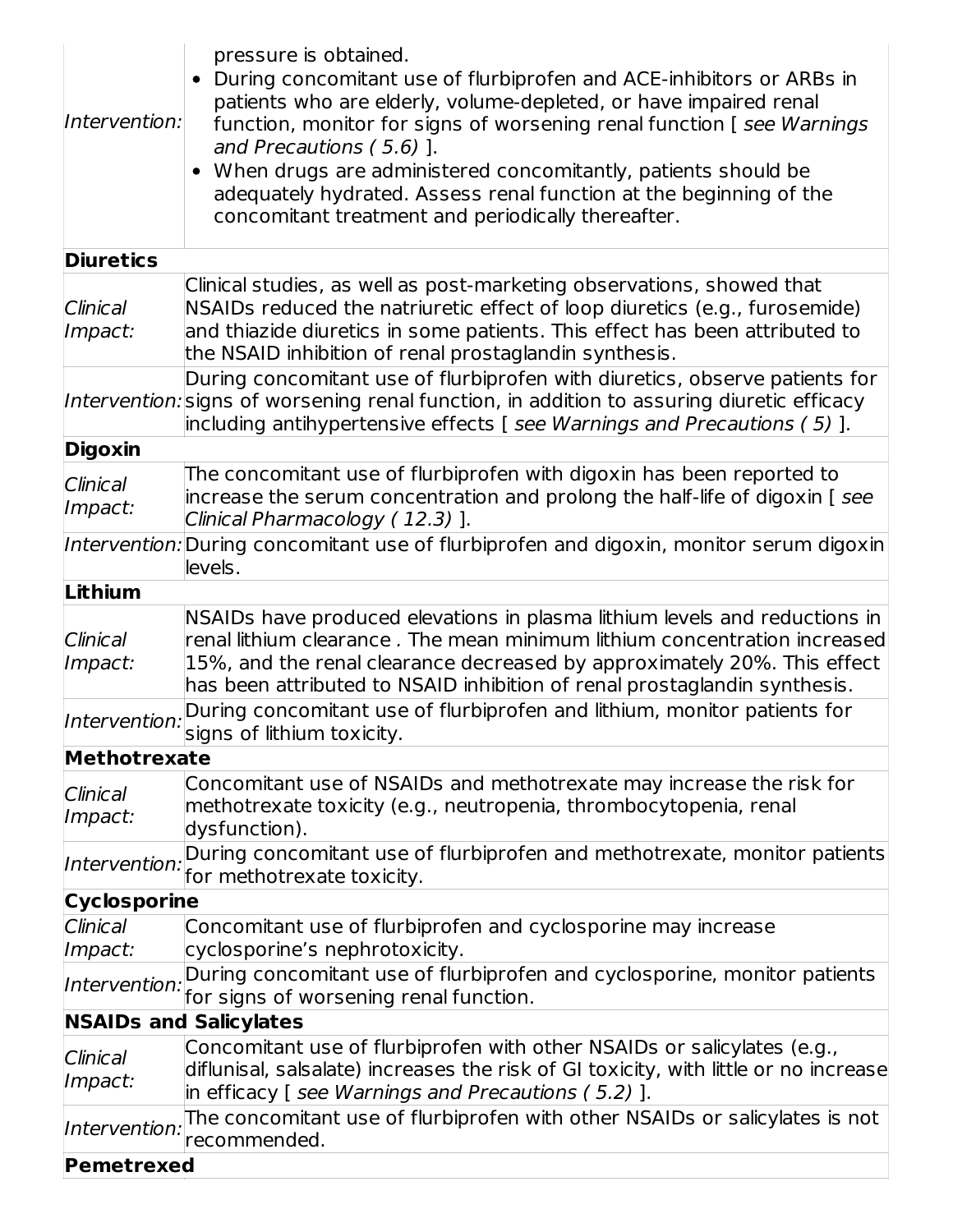| Clinical<br>Impact:    | Concomitant use of flurbiprofen and pemetrexed may increase the risk of<br>pemetrexed-associated myelosuppression, renal, and GI toxicity (see the<br>pemetrexed prescribing information).                                                                                                                                                                                                                                                                                                                                                                                                                                                                                                                                                |
|------------------------|-------------------------------------------------------------------------------------------------------------------------------------------------------------------------------------------------------------------------------------------------------------------------------------------------------------------------------------------------------------------------------------------------------------------------------------------------------------------------------------------------------------------------------------------------------------------------------------------------------------------------------------------------------------------------------------------------------------------------------------------|
|                        | During concomitant use of flurbiprofen and pemetrexed, in patients with<br>renal impairment whose creatinine clearance ranges from 45 to 79 mL/min,<br>monitor for myelosuppression, renal and GI toxicity.<br>NSAIDs with short elimination half-lives (e.g., diclofenac, indomethacin)<br>Intervention. Should be avoided for a period of two days before, the day of, and two<br>days following administration of pemetrexed.<br>In the absence of data regarding potential interaction between pemetrexed<br>and NSAIDs with longer half-lives (e.g., meloxicam, nabumetone), patients<br>taking these NSAIDs should interrupt dosing for at least five days before,<br>the day of, and two days following pemetrexed administration. |
| <b>Corticosteroids</b> |                                                                                                                                                                                                                                                                                                                                                                                                                                                                                                                                                                                                                                                                                                                                           |
| Clinical               | Concomitant use of corticosteroids with flurbiprofen may increase the risk                                                                                                                                                                                                                                                                                                                                                                                                                                                                                                                                                                                                                                                                |
| Impact:                | of GI ulceration or bleeding.                                                                                                                                                                                                                                                                                                                                                                                                                                                                                                                                                                                                                                                                                                             |
| Intervention:          | Monitor patients with concomitant use of flurbiprofen with corticosteroids<br>for signs of bleeding [see Warnings and Precautions (5.2)].                                                                                                                                                                                                                                                                                                                                                                                                                                                                                                                                                                                                 |

## **8 USE IN SPECIFIC POPULATIONS**

### **8.1 Pregnancy**

### Risk Summary

Use of NSAIDs, including flurbiprofen, during the third trimester of pregnancy increases the risk of premature closure of the fetal ductus arteriosus. Avoid use of NSAIDs, including flurbiprofen, in pregnant women starting at 30 weeks of gestation (third trimester).

There are no adequate and well-controlled studies of flurbiprofen in pregnant women. Data from observational studies regarding potential embryo-fetal risks of NSAID use in women in the first or second trimesters of pregnancy are inconclusive. In the general U.S. population, all clinically recognized pregnancies, regardless of drug exposure, have a background rate of 2 to 4% for major malformations, and 15 to 20% for pregnancy loss. In animal reproduction studies, delayed parturition, prolonged labor, stillborn fetuses, and the presence of retained fetuses at necropsy occurred following treatment of pregnant rats treated with oral flurbiprofen throughout gestation until labor at less than 1-time the human dose of 300 mg/day. Embryofetal lethality was seen in pregnant rats and rabbits administered oral flurbiprofen during the period of organogenesis at exposures 0.03-times and 0.5 times, respectively, the human dose of 300 mg. No evidence of malformations were noted in rats, rabbits, or mice treated with flurbiprofen during the period of organogenesis at doses that were 0.8-, 0.5-, and 0.2-times the maximum human daily dose [see Data]. Based on animal data, prostaglandins have been shown to have an important role in endometrial vascular permeability, blastocyst implantation, and decidualization. In animal studies, administration of prostaglandin synthesis inhibitors such as flurbiprofen, resulted in increased pre- and postimplantation loss.

Clinical Considerations Labor or Delivery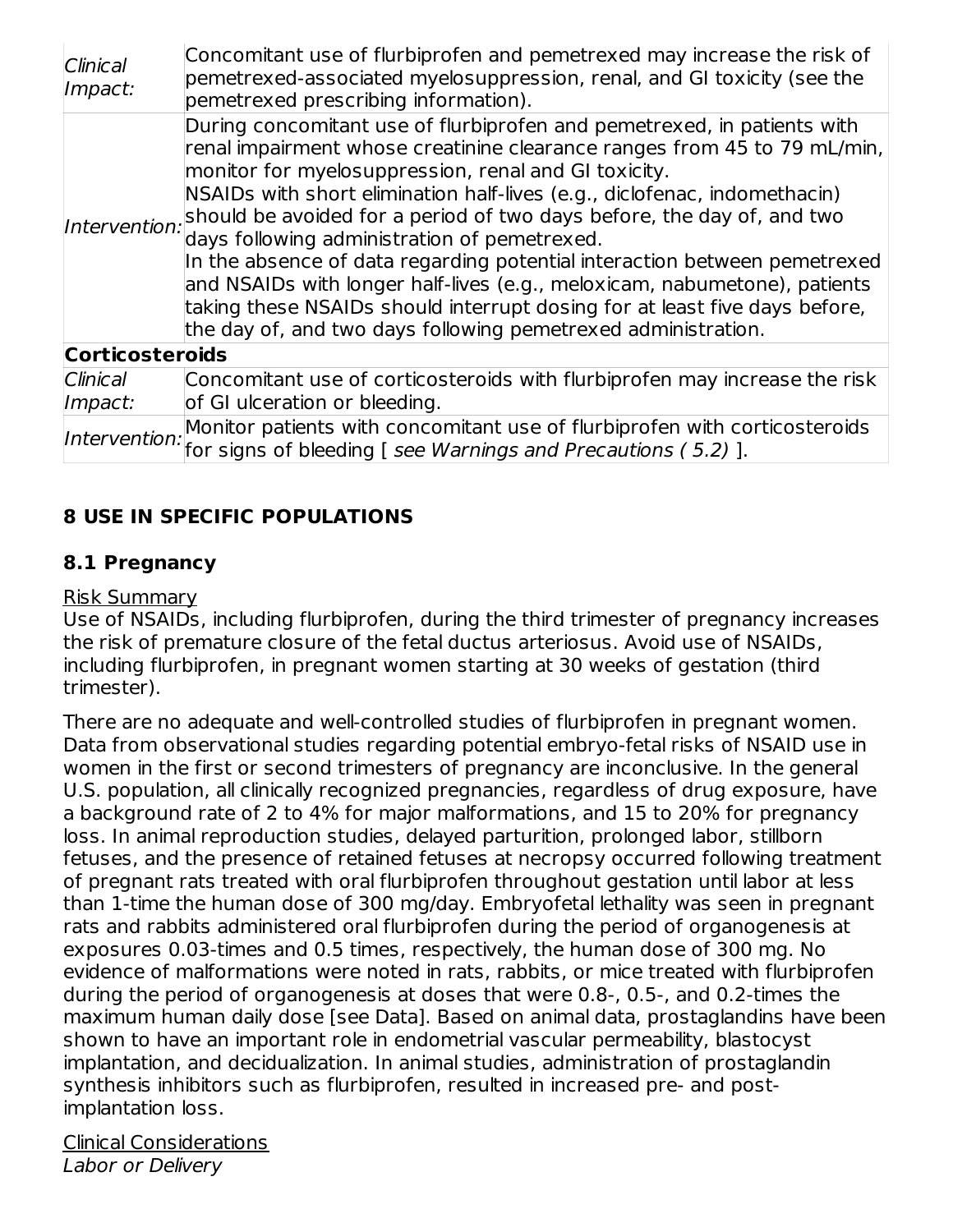There are no studies on the effects of flurbiprofen during labor or delivery. In animal studies, NSAIDS, including flurbiprofen, inhibit prostaglandin synthesis, cause delayed parturition, and increase the incidence of stillbirth.

## **Data**

### Animal data

Pregnant rats were treated with oral doses of 0.05, 1, and 3 mg/kg flurbiprofen 14 days prior to mating through Gestation Day (GD) 16. Embryofetal lethality was seen at 1 mg/kg and above (0.03 times the maximum recommended human dose [MRHD] of 300 mg on a mg/m  $^2$  basis). No maternal toxicity was evident at this dose. No malformations were seen in fetuses from pregnant rats administered flurbiprofen during the period of organogenesis at doses up to 25 mg/kg (0.8 times the MRHD on a mg/m  $^2$  basis). Maternal toxicity (uterine hemorrhage, gastric ulcers) was observed at this dose.

Pregnant rabbits were administered oral doses of 0.675, 2.25, and 7.5 mg/kg flurbiprofen from GD 1 through GD 29. Embryofetal lethality, but no evidence of teratogenicity, was seen at 7.5 mg/kg (0.5 times the MRHD of 300 mg on a mg/m  $^2$ basis). Maternal toxicity (gastric ulcers and lethality) was observed at this dose.

Pregnant mice were treated with oral doses of 2, 5, and 12 mg/kg flurbiprofen from GD 3 to 18. An increased incidence of fetal lethality occurred in the 12 mg/kg group (0.2 times the MRHD). All doses were associated with some evidence of maternal toxicity (placental hemorrhage).

Pregnant rats were treated with oral doses of 0.2, 0.675, 2.25, 7.5, and 25 mg/kg flurbiprofen from GD 1 until labor. Delayed delivery, the incidence of stillborn pups, and decreased pup viability, were noted at doses of 2.25 mg/kg and higher (0.07 times the MRHD). These doses were associated with maternal toxicity (uterine hemorrhage, gastrointestinal ulceration, decreased body weight).

Pregnant rats treated with oral doses of 0.4, 4, and 10 mg/kg flurbiprofen from GD 16 to labor, delayed parturition was seen at 0.4 mg/kg and above and stillborn pups were seen at 4 mg/kg and above (0.01-times and 0.13 times, respectively, the MRHD on mg/m  $^2$  basis). Uterine hemorrhage, ulceration, and mortality were noted in dams at 0.4 mg/kg and above.

# **8.2 Lactation**

# Risk Summary

Flurbiprofen is poorly excreted into human milk. The nursing infant dose is predicted to be approximately 0.1 mg/day in the established milk of a woman taking flurbiprofen 200 mg/day. The developmental and health benefits of breastfeeding should be considered along with the mother's clinical need for flurbiprofen and any potential adverse effects on the breastfed infant from flurbiprofen or from the underlying maternal condition.

# **8.3 Females and Males of Reproductive Potential**

Infertility

### Females

Based on the mechanism of action, the use of prostaglandin-mediated NSAIDs, including flurbiprofen, may delay or prevent rupture of ovarian follicles, which has been associated with reversible infertility in some women. Published animal studies have shown that administration of prostaglandin synthesis inhibitors has the potential to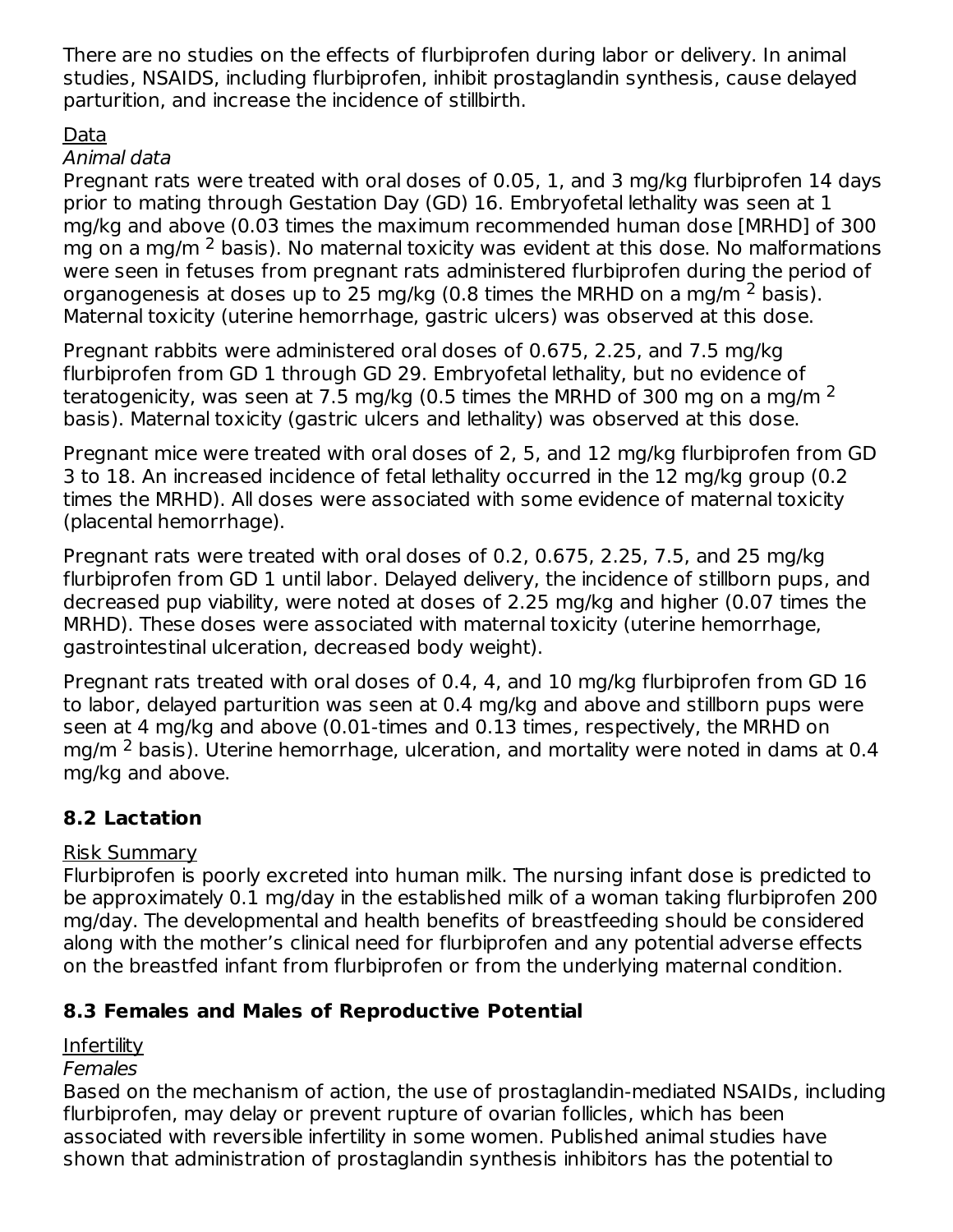disrupt prostaglandin-mediated follicular rupture required for ovulation. Small studies in women treated with NSAIDs have also shown a reversible delay in ovulation. Consider withdrawal of NSAIDs, including flurbiprofen, in women who have difficulties conceiving or who are undergoing investigation of infertility.

# **8.4 Pediatric Use**

Safety and effectiveness in pediatric patients have not been established.

# **8.5 Geriatric Use**

Elderly patients, compared to younger patients, are at greater risk for NSAID-associated serious cardiovascular, gastrointestinal, and/or renal adverse reactions. If the anticipated benefit for the elderly patient outweighs these potential risks, start dosing at the low end of the dosing range, and monitor patients for adverse effects [ see Warnings and Precautions ( 5.1, 5.2, 5.3, 5.6, 5.13) ].

# **10 OVERDOSAGE**

Symptoms following acute NSAID overdosages have been typically limited to lethargy, drowsiness, nausea, vomiting, and epigastric pain, which are generally reversible with supportive care. Gastrointestinal bleeding has occurred. Hypertension, acute renal failure, respiratory depression and coma have occurred, but were rare [see Warnings] and Precautions ( 5.1, 5.2, 5.4, 5.6) ].

Manage patients with symptomatic and supportive care following an NSAID overdosage. There are no specific antidotes. Consider emesis and/or activated charcoal (60 to 100 grams in adults, 1 to 2 grams per kg of body weight in pediatric patients) and/or osmotic cathartic in symptomatic patients seen within four hours of ingestion or in patients with a large overdosage (5 to 10 times the recommended dosage). Forced diuresis, alkalinization of urine, hemodialysis, or hemoperfusion may not be useful due to high protein binding.

For additional information about overdosage treatment contact a poison control center (1-800-222-1222).

# **11 DESCRIPTION**

Flurbiprofen Tablets, USP are a member of the phenylalkanoic acid derivative group of nonsteroidal anti-inflammatory drug. Flurbiprofen Tablets, USP are round, blue, filmcoated debossed "93" – "711" tablets for oral administration. Flurbiprofen, USP is a racemic mixture of  $(+)$ S- and  $(-)$ R- enantiomers. Flurbiprofen, USP is a white or slightly yellow crystalline powder. It is slightly soluble in water at pH 7.0 and readily soluble in most polar solvents. The chemical name is [1,1'-biphenyl]-4-acetic acid,2-fluoro-αmethyl-,  $(\pm)$ -. It has the following structural formula: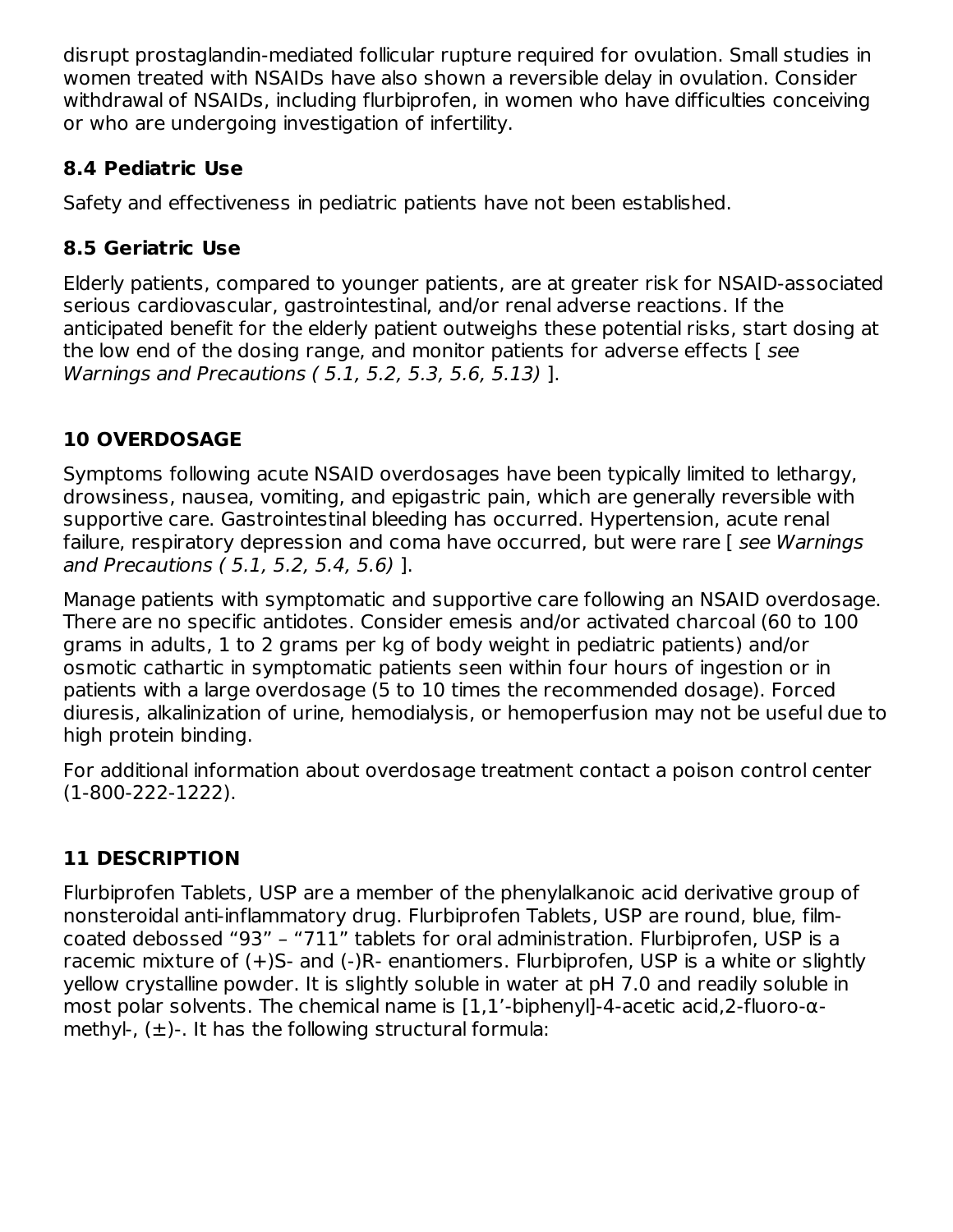

#### $C_{15}H_{13}FO_2$ M.W. 244.26

Each tablet, for oral administration, contains 100 mg flurbiprofen, USP. In addition, each tablet contains the following inactive ingredients: colloidal silicon dioxide, croscarmellose sodium, hypromellose, lactose monohydrate, magnesium stearate, microcrystalline cellulose, polyethylene glycol, polysorbate 80, titanium dioxide, and FD&C Blue #1 aluminum lake.

# **12 CLINICAL PHARMACOLOGY**

### **12.1 Mechanism of Action**

Flurbiprofen has analgesic, anti-inflammatory, and antipyretic properties.

The mechanism of action of flurbiprofen, like that of other NSAIDs, is not completely understood but involves inhibition of cyclooxygenase (COX-1 and COX-2).

Flurbiprofen is a potent inhibitor of prostaglandin (PG) synthesis in vitro. Flurbiprofen concentrations reached during therapy have produced in vivo effects. Prostaglandins sensitize afferent nerves and potentiate the action of bradykinin in inducing pain in animal models. Prostaglandins are mediators of inflammation. Because flurbiprofen is an inhibitor of prostaglandin synthesis, its mode of action may be due to a decrease of prostaglandins in peripheral tissues.

### **12.3 Pharmacokinetics**

### General pharmacokinetic characteristics

The pharmacokinetics of flurbiprofen have been characterized in healthy subjects, special populations and patients (see Table 2). The pharmacokinetics of flurbiprofen are linear, and there is little accumulation of flurbiprofen following multiple doses of flurbiprofen.

### **Table 2: Mean (SD) R-,S-Flurbiprofen Pharmacokinetic Parameters Normalized to a 100 mg Dose of Flurbiprofen Tablets**

| Pharmacokinetic  | <b>Normal</b>  | <b>Geriatric</b>                         | <b>End Stage</b>     | <b>Alcoholic</b>      |
|------------------|----------------|------------------------------------------|----------------------|-----------------------|
| <b>Parameter</b> | <b>Healthy</b> | <b>Arthritis</b>                         | <b>Renal Disease</b> | <b>Cirrhosis</b>      |
|                  | Adults $^*$    | Patients <sup><math>\dagger</math></sup> | Patients $*$         | Patients <sup>‡</sup> |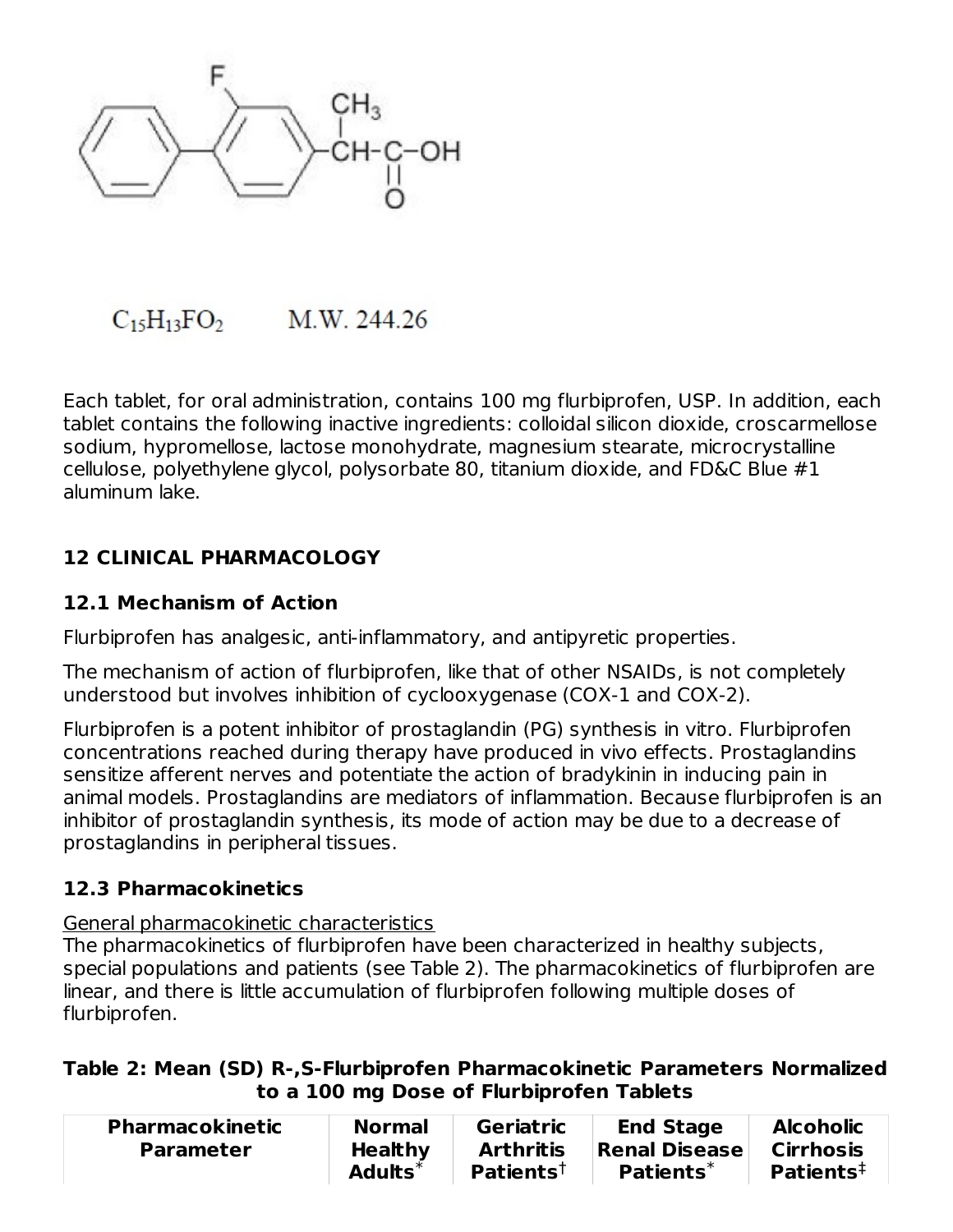|                                                                              | (18 to 40<br>years)<br>$N = 15$ | (65 to 83<br>years)<br>$N = 13$ | (23 to 42)<br>years)<br>$N = 8$ | (31 to 61<br>years)<br>$N = 8$ |
|------------------------------------------------------------------------------|---------------------------------|---------------------------------|---------------------------------|--------------------------------|
| <b>Peak Concentration</b><br>(mcg/mL)                                        | 14(4)                           | 16(5)                           | 9 <sup>§</sup>                  | 9 <sup>§</sup>                 |
| <b>Time to Reach Peak</b><br><b>Concentration (h)</b>                        | 1.9(1.5)                        | 2.2(3)                          | 2.3 <sup>§</sup>                | 1.2 <sup>§</sup>               |
| <b>Urinary Recovery of</b><br><b>Unchanged Flurbiprofen</b><br>(% of Dose)   | 2.9(1.3)                        | 0.6(0.6)                        | 0.02(0.02)                      | $NA$ <sup>1</sup>              |
| <b>Area Under the Curve</b><br>(AUC)<br>(mcg•h/mL) $#$                       | 83 (20)                         | 77(24)                          | 44 $\frac{5}{3}$                | 50 $S$                         |
| <b>Apparent Volume of</b><br>Distribution (Vz/F, L)                          | 14(3)                           | 12(5)                           | 10 <sup>§</sup>                 | 14 <sup>§</sup>                |
| <b>Terminal Elimination Half-</b><br><b>life</b><br>(t $_{\frac{1}{2}}$ , h) | 7.5(0.8)                        | 5.8(1.9)                        | 3.3P                            | 5.4 $P$                        |

\* 100 mg single-dose

† Steady-state evaluation of 100 mg every 12 hours

‡ 200 mg single-dose

§ Calculated from mean parameter values of both flurbiprofen enantiomers

¶ Not available

# AUC from 0 to infinity for single doses and from 0 to the end of the dosing interval for multipledoses

Þ Value for S-flurbiprofen

### Absorption

The mean oral bioavailability of flurbiprofen from flurbiprofen tablets 100 mg is 96% relative to an oral solution. Flurbiprofen is rapidly and non-stereoselectively absorbed from flurbiprofen, with peak plasma concentrations occurring at approximately 2 hours (see Table 2).

Administration of flurbiprofen with either food or antacids may alter the rate but not the extent of flurbiprofen absorption. Ranitidine has been shown to have no effect on either the rate or extent of flurbiprofen absorption from flurbiprofen.

### **Distribution**

The apparent volume of distribution (Vz/F) of both R- and S-flurbiprofen is approximately 0.12 L/kg. Both flurbiprofen enantiomers are more than 99% bound to plasma proteins, primarily albumin. Plasma protein binding is relatively constant for the typical average steady-state concentrations ( $\leq 10$  mcg/mL) achieved with recommended doses. Flurbiprofen is poorly excreted into human milk. The nursing infant dose is predicted to be approximately 0.1 mg/day in the established milk of a woman taking flurbiprofen 200 mg/day.

### Metabolism

Several flurbiprofen metabolites have been identified in human plasma and urine. These metabolites include 4'-hydroxy-flurbiprofen, 3', 4'-dihydroxy-flurbiprofen, 3'-hydroxy-4' methoxy-flurbiprofen, their conjugates, and conjugated flurbiprofen. Unlike other arylpropionic acid derivatives (e.g., ibuprofen), metabolism of R-flurbiprofen to Sflurbiprofen is minimal.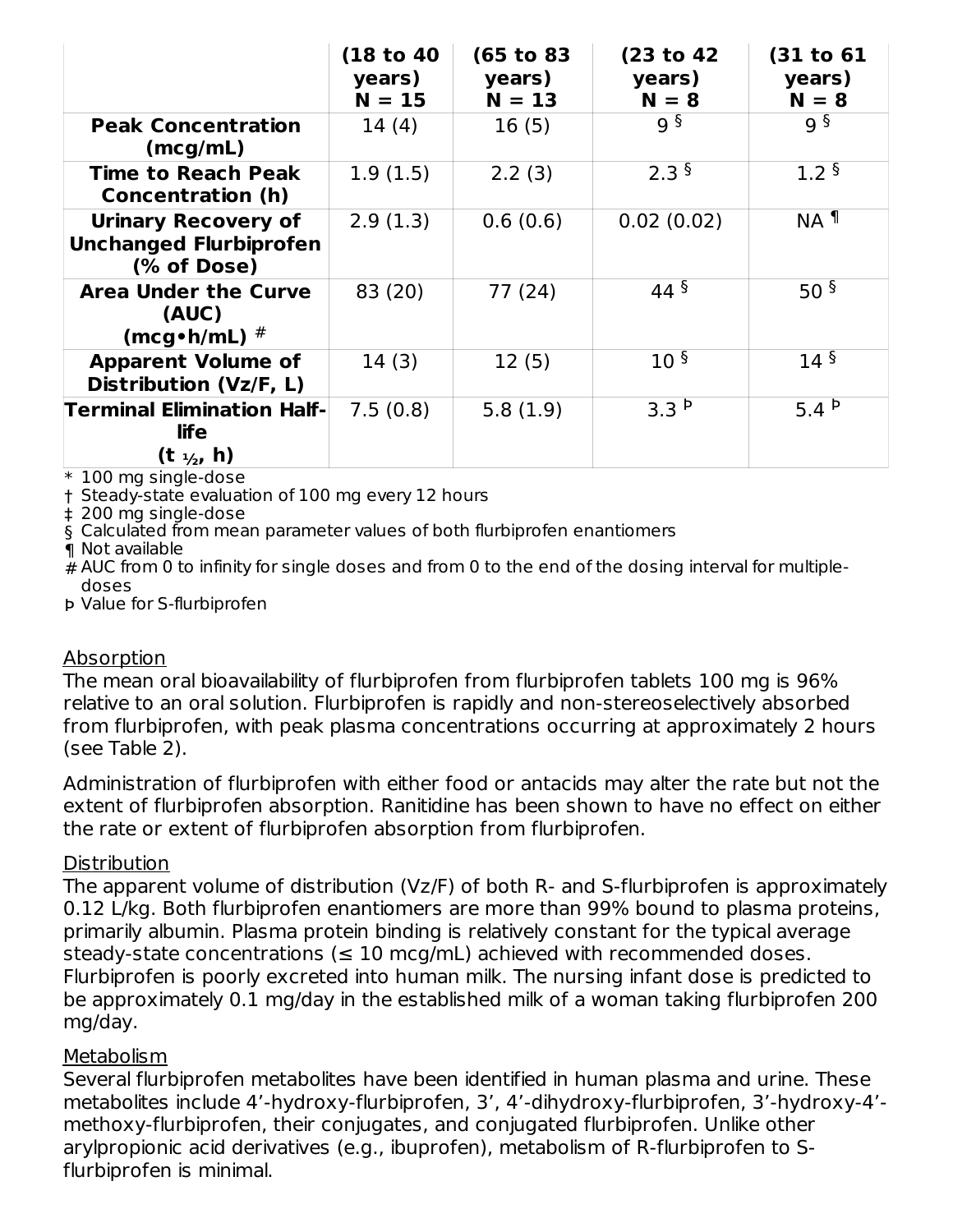In vitro studies have demonstrated that cytochrome CYP2C9 plays an important role in the metabolism of flurbiprofen to its major metabolite 4'-hydroxy-flurbiprofen. The 4' hydroxy-flurbiprofen metabolite showed little anti-inflammatory activity in animal models of inflammation. In vitro studies also demonstrated glucuronidation of both enantiomers of flurbiprofen and 4'-hydroxy-flurbiprofen. UGT2B7 is the predominant UGT isozyme responsible for the glucuronidation. Flurbiprofen does not induce enzymes that alter its metabolism.

### Excretion

Following dosing with flurbiprofen, less than 3% of flurbiprofen is excreted unchanged in the urine, with about 70% of the dose eliminated in the urine as flurbiprofen, 4'-hydroxyflurbiprofen, and their acylglucuronide conjugates. Because renal elimination is a significant pathway of elimination of flurbiprofen metabolites, dosing adjustment in patients with moderate or severe renal dysfunction may be necessary to avoid accumulation of flurbiprofen metabolites.

The mean terminal elimination half-lives (t  $\psi_2$ ) of R- and S-flurbiprofen are similar, about 4.7 and 5.7 hours, respectively.

### Specific Populations

Pediatric: The pharmacokinetics of flurbiprofen have not been investigated in pediatric patients.

Race: No pharmacokinetic differences due to race have been identified.

Geriatric: Flurbiprofen pharmacokinetics were similar in geriatric arthritis patients, younger arthritis patients, and young healthy volunteers receiving flurbiprofen 100 mg as either single or multiple doses.

Hepatic Impairment: Hepatic metabolism may account for > 90% of flurbiprofen elimination, so patients with hepatic disease may require reduced doses of flurbiprofen compared to patients with normal hepatic function. The pharmacokinetics of R- and Sflurbiprofen were similar, however, in alcoholic cirrhosis patients ( $N = 8$ ) and young healthy volunteers ( $N = 8$ ) following administration of a single 200 mg dose of flurbiprofen. Flurbiprofen plasma protein binding may be decreased in patients with liver disease and serum albumin concentrations below 3.1 g/dL.

Renal Impairment: Renal clearance is an important route of elimination for flurbiprofen metabolites, but a minor route of elimination for unchanged flurbiprofen ( $\leq$  3% of total clearance). The unbound clearances of R- and S-flurbiprofen did not differ significantly between normal healthy volunteers ( $N = 6$ , 50 mg single dose) and patients with renal impairment ( $N = 8$ , inulin clearances ranging from 11 to 43 mL/min, 50 mg multiple doses). Flurbiprofen plasma protein binding may be decreased in patients with renal impairment and serum albumin concentrations below 3.9 g/dL. Elimination of flurbiprofen metabolites may be reduced in patients with renal impairment.

Flurbiprofen is not significantly removed from the blood into dialysate in patients undergoing continuous ambulatory peritoneal dialysis.

## Drug Interaction Studies

## **Antacids:**

Administration of flurbiprofen to volunteers under fasting conditions or with antacid suspension yielded similar serum flurbiprofen-time profiles in young adult subjects ( $n =$ 12). In geriatric subjects ( $n = 7$ ), there was a reduction in the rate but not the extent of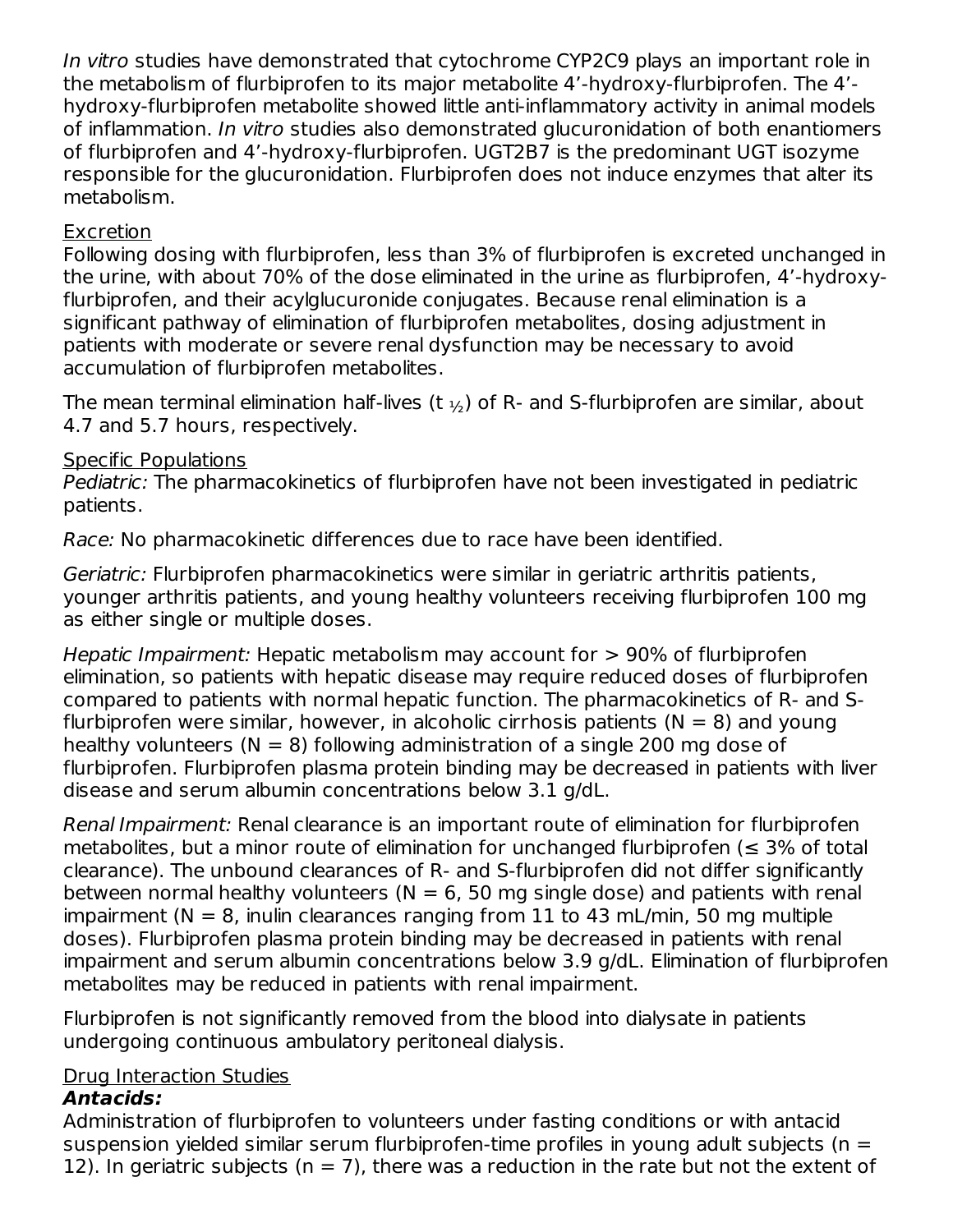flurbiprofen absorption.

# **Aspirin:**

Concurrent administration of flurbiprofen and aspirin resulted in 50% lower serum flurbiprofen concentrations. This effect of aspirin (which is also seen with other NSAIDs) has been demonstrated in patients with rheumatoid arthritis ( $n = 15$ ) and in healthy volunteers ( $n = 16$ ) [ see Drug Interactions (7) ].

# **Beta-adrenergic Blocking Agents:**

The effect of flurbiprofen on blood pressure response to propranolol and atenolol was evaluated in men with mild uncomplicated hypertension ( $n = 10$ ). Flurbiprofen pretreatment attenuated the hypotensive effect of a single dose of propranolol but not atenolol. Flurbiprofen did not appear to affect the beta-blocker-mediated reduction in heart rate. Flurbiprofen did not affect the pharmacokinetic profile of either drug [ see Drug Interactions ( 7) ].

# **Cimetidine, Ranitidine:**

In normal volunteers  $(n = 9)$ , pretreatment with cimetidine or ranitidine did not affect flurbiprofen pharmacokinetics, except for a small (13%) but statistically significant increase in the area under the serum concentration curve of flurbiprofen in subjects who received cimetidine.

# **Digoxin:**

In studies of healthy males ( $n = 14$ ), concomitant administration of flurbiprofen and digoxin did not change the steady state serum levels of either drug [ see Drug Interactions ( 7) ].

## **Diuretics:**

Studies in healthy volunteers have shown that, like other NSAIDs, flurbiprofen can interfere with the effects of furosemide. Although results have varied from study to study, effects have been shown on furosemide-stimulated diuresis, natriuresis, and kaliuresis [ see Drug Interactions ( 7) ].

# **Lithium:**

In a study of 11 women with bipolar disorder receiving lithium carbonate at a dosage of 600 to 1200 mg/day, administration of 100 mg flurbiprofen every 12 hours increased plasma lithium concentrations by 19%. Four of 11 patients experienced a clinically important increase ( $> 25\%$  or  $> 0.2$  mmol/L) [see Drug Interactions (7)].

## **Methotrexate:**

In a study of six adult arthritis patients, coadministration of methotrexate (10 to 25 mg/dose) and flurbiprofen (300 mg/day) resulted in no observable interaction between these two drugs [ see Drug Interactions ( 7) ].

# **Oral Hypoglycemic Agents:**

In a clinical study, flurbiprofen was administered to adult diabetics who were already receiving glyburide ( $n = 4$ ), metformin ( $n = 2$ ), chlorpropamide with phenformin ( $n=3$ ), or glyburide with phenformin ( $n = 6$ ). Although there was a slight reduction in blood sugar concentrations during concomitant administration of flurbiprofen and hypoglycemic agents, there were no signs or symptoms of hypoglycemia.

# **Poor Metabolizers of CYP2C9 Substrates:**

In patients who are known or suspected to be poor CYP2C9 metabolizers based on genotype or previous history/experience with other CYP2C9 substrates (such as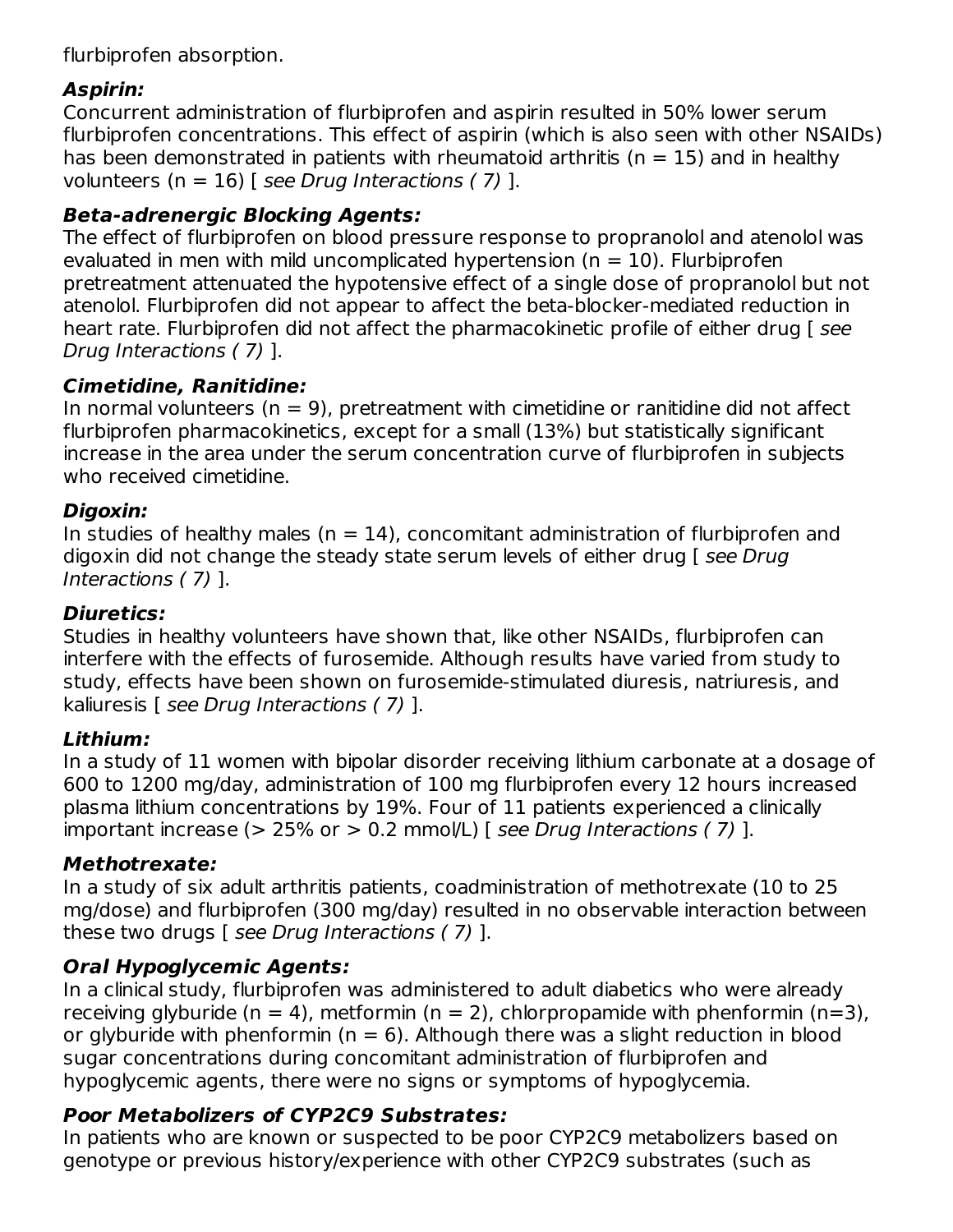warfarin and phenytoin), reduce the dose of flurbiprofen to avoid abnormally high plasma levels due to reduced metabolic clearance.

# **13 NONCLINICAL TOXICOLOGY**

## **13.1 Carcinogenesis, Mutagenesis, Impairment of Fertility**

Carcinogenesis

Flurbiprofen was not carcinogenic in long-term studies in Fischer-344 and CD rats at doses up to 5 mg/kg/day and in CFLP mice at doses up to 12 mg/kg/day (0.16-times and 0.19-times, respectively, the human dose of 300 mg/day on a mg/m  $^2$  basis).

### **Mutagenesis**

Flurbiprofen was not genotoxic in an in vivo micronucleus assay in rats.

### Impairment of Fertility

No effect on male or female fertility in rats was observed after oral administration of 3 mg/kg flurbiprofen for 65 days prior to mating in males and 14 days prior to mating through Gestation Day 16 in females (equivalent to 0.1-times the human dose of 300 mg/day on a mg/m  $^2$  basis). This dose was not associated with significant toxicity in the dams or sires.

## **16 HOW SUPPLIED/STORAGE AND HANDLING**

Flurbiprofen Tablets, USP, 100 mg are round, convex, blue, film-coated tablets debossed "93" and "711" .

NDC 68071-2480-4 BOTTLES OF 14

NDC 68071-2480-3 BOTTLES OF 30

Store at 20° to 25°C (68° to 77°F) [see USP Controlled Room Temperature].

Dispense in a tight, light-resistant container as defined in the USP, with a child-resistant closure (as required).

## **17 PATIENT COUNSELING INFORMATION**

Advise the patient to read the FDA-approved patient labeling (Medication Guide) that accompanies each prescription dispensed. Inform patients, families, or their caregivers of the following information before initiating therapy with flurbiprofen and periodically during the course of ongoing therapy.

### Cardiovascular Thrombotic Events

Advise patients to be alert for the symptoms of cardiovascular thrombotic events, including chest pain, shortness of breath, weakness, or slurring of speech, and to report any of these symptoms to their health care provider immediately [see Warnings] and Precautions ( 5) ].

### Gastrointestinal Bleeding, Ulceration, and Perforation

Advise patients to report symptoms of ulcerations and bleeding, including epigastric pain, dyspepsia, melena, and hematemesis to their health care provider. In the setting of concomitant use of low-dose aspirin for cardiac prophylaxis, inform patients of the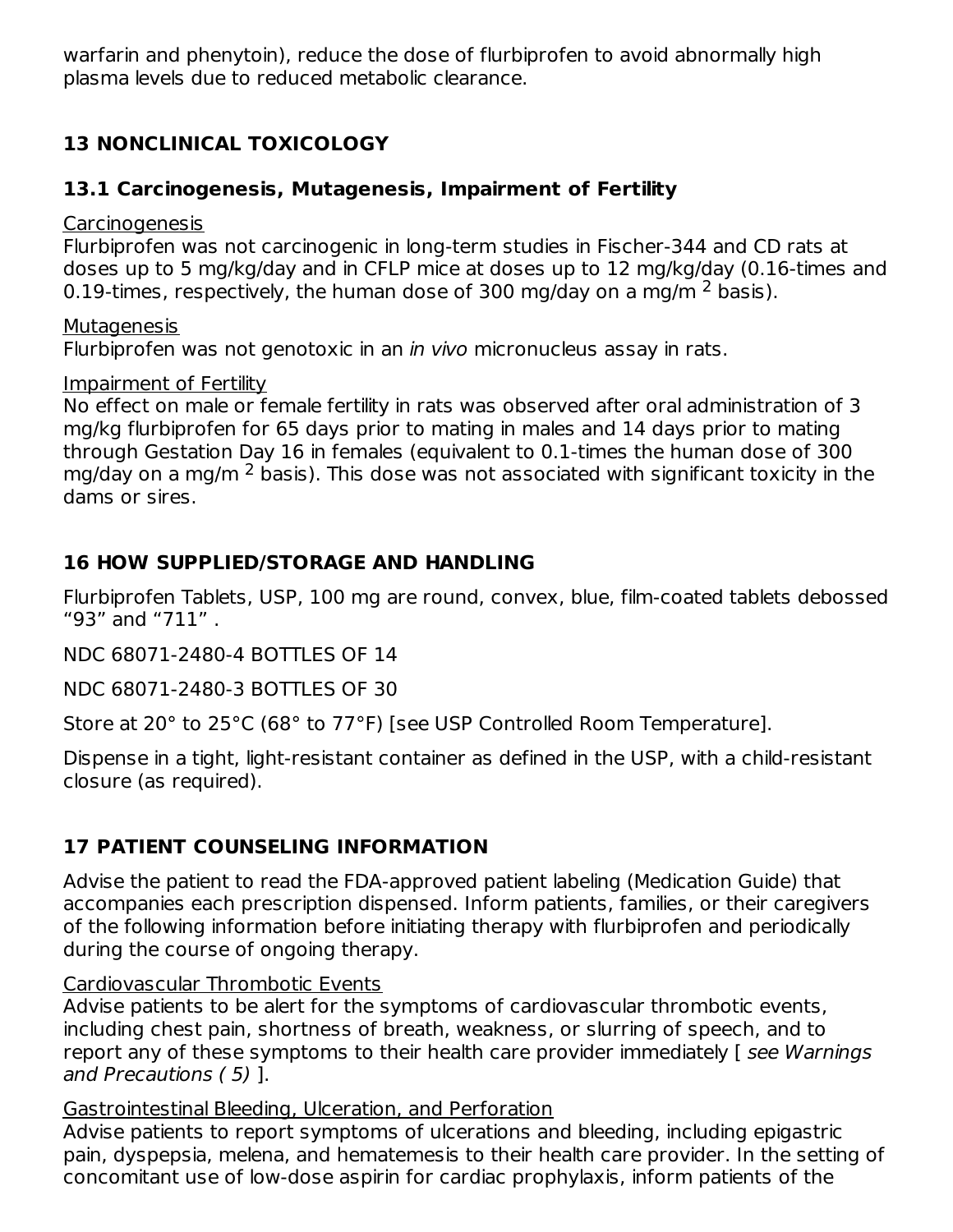increased risk for and the signs and symptoms of GI bleeding [ see Warnings and Precautions ( 5) ].

### Hepatotoxicity

Inform patients of the warning signs and symptoms of hepatotoxicity (e.g., nausea, fatigue, lethargy, pruritus, diarrhea, jaundice, right upper quadrant tenderness, and "flulike" symptoms). If these occur, instruct patients to stop flurbiprofen and seek immediate medical therapy [ see Warnings and Precautions ( 5) ].

### Heart Failure and Edema

Advise patients to be alert for the symptoms of congestive heart failure including shortness of breath, unexplained weight gain, or edema and to contact their healthcare provider if such symptoms occur [ see Warnings and Precautions ( 5) ].

### Anaphylactic Reactions

Inform patients of the signs of an anaphylactic reaction (e.g., difficulty breathing, swelling of the face or throat). Instruct patients to seek immediate emergency help if these occur [ see Contraindications ( 4) and Warnings and Precautions ( 5) ].

### Serious Skin Reactions

Advise patients to stop flurbiprofen immediately if they develop any type of rash and to contact their healthcare provider as soon as possible [ see Warnings and Precautions ( 5) ].

### Female Fertility

Advise females of reproductive potential who desire pregnancy that NSAIDs, including flurbiprofen, may be associated with a reversible delay in ovulation [see Use in Specific Populations ( 8.3) ].

### Fetal Toxicity

Inform pregnant women to avoid use of flurbiprofen and other NSAIDs starting at 30 weeks gestation because of the risk of the premature closing of the fetal ductus arteriosus [ see Warnings and Precautions ( 5) and Use in Specific Populations ( 8) ].

### Avoid Concomitant Use of NSAIDs

Inform patients that the concomitant use of flurbiprofen with other NSAIDs or salicylates (e.g., diflunisal, salsalate) is not recommended due to the increased risk of gastrointestinal toxicity, and little or no increase in efficacy [ see Warnings and Precautions ( 5) and Drug Interactions ( 7) ]. Alert patients that NSAIDs may be present in "over the counter" medications for treatment of colds, fever, or insomnia.

### Use of NSAIDS and Low-Dose Aspirin

Inform patients not to use low-dose aspirin concomitantly with flurbiprofen until they talk to their healthcare provider [ see Drug Interactions (7) ].

Manufactured In India By:

## **Piramal Pharma Limited**

Plot No. 67-70, Sector 2

Pithampur 454 775

Dist. Dhar, Madhya Pradesh, India

Manufactured For: **Teva Pharmaceuticals USA, INC.**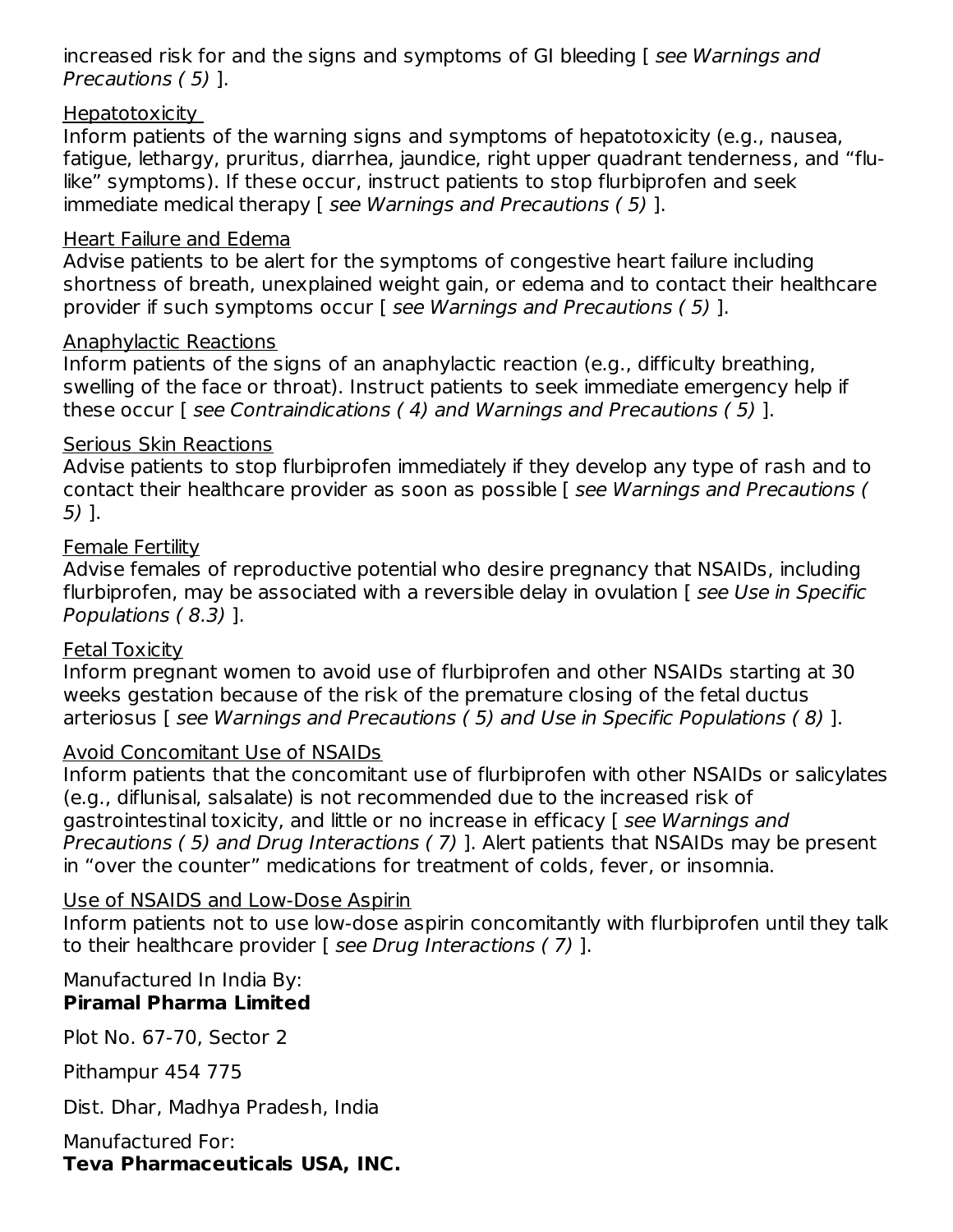## **MEDICATION GUIDE**

**Medication Guide for Nonsteroidal Anti-inflammatory Drugs (NSAIDs) .**

**What is the most important information I should know about medicines called Nonsteroidal Anti-inflammatory Drugs (NSAIDs)? NSAIDs can cause serious side effects, including:**

- **Increased risk of a heart attack or stroke that can lead to death.** This risk may happen early in treatment and may increase:
	- with increasing doses of NSAIDs
	- with longer use of NSAIDs

**Do not take NSAIDs right before or after a heart surgery called a "coronary artery bypass graft (CABG)."**

**Avoid taking NSAIDs after a recent heart attack, unless your healthcare provider tells you to. You may have an increased risk of another heart attack if you take NSAIDs after a recent heart attack.**

- **Increased risk of bleeding, ulcers, and tears (perforation) of the esophagus (tube leading from the mouth to the stomach), stomach and intestines:**
	- anytime during use
	- without warning symptoms
	- that may cause death

### **The risk of getting an ulcer or bleeding increases with:**

- past history of stomach ulcers, or stomach or intestinal bleeding with use of NSAIDs
- taking medicines called "corticosteroids", "anticoagulants", "SSRIs" or "SNRIs"
- increasing doses of NSAIDs
- longer use of NSAIDs
- smoking
- drinking alcohol
- older age
- poor health
- advanced liver disease
- bleeding problems

### **NSAIDs should only be used:**

- exactly as prescribed
- at the lowest dose possible for your treatment
- for the shortest time needed

### **What are NSAIDs?**

NSAIDs are used to treat pain and redness, swelling, and heat (inflammation) from medical conditions such as different types of arthritis, menstrual cramps, and other types of short-term pain.

### **Who should not take NSAIDs?**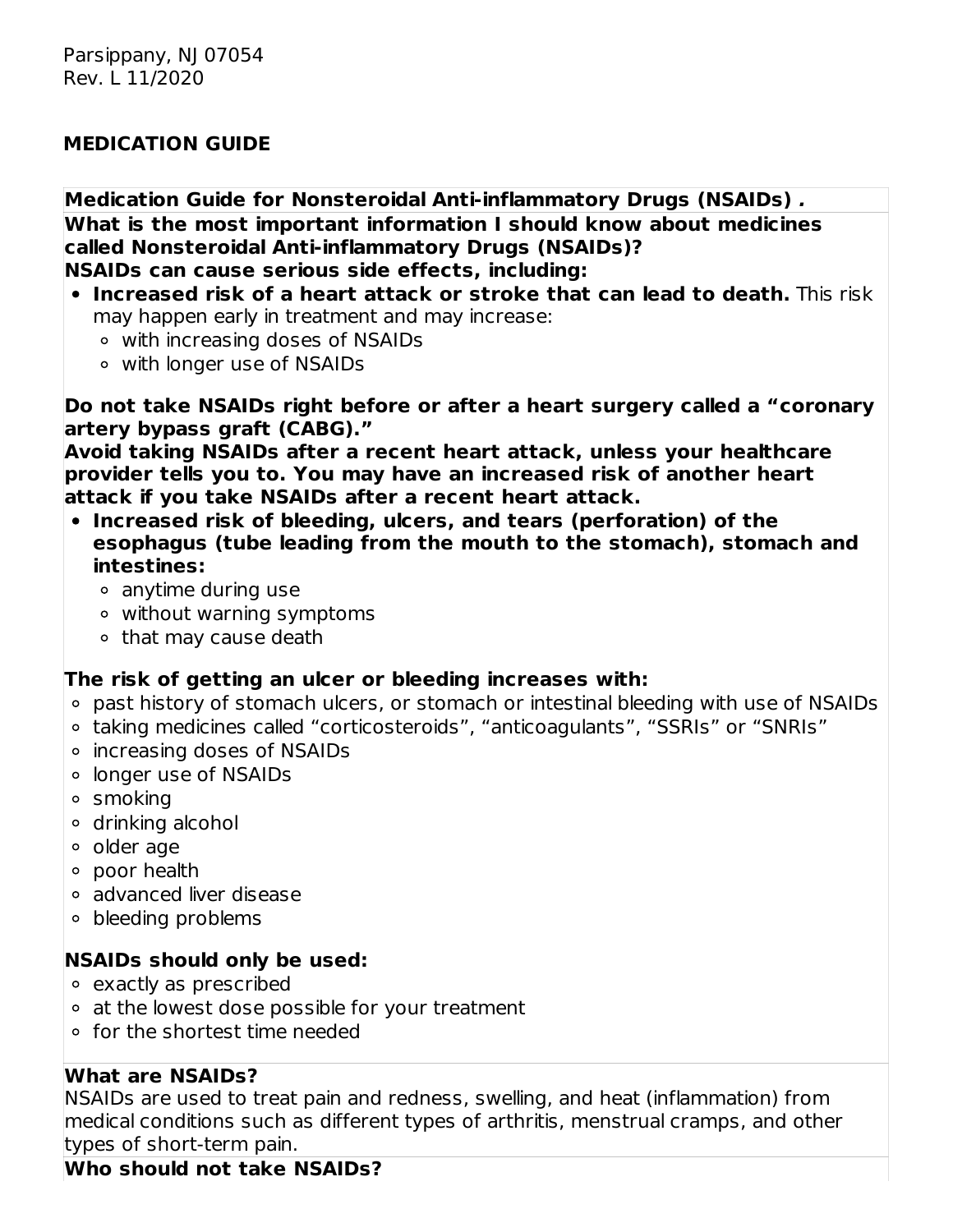# **Do not take NSAIDs:**

- if you have had an asthma attack, hives, or other allergic reaction with aspirin or any other NSAIDs.
- right before or after heart bypass surgery.

## **Before taking NSAIDs, tell your healthcare provider about all of your medical conditions, including if you:**

- have liver or kidney problems
- have high blood pressure
- have asthma
- are pregnant or plan to become pregnant. Talk to your healthcare provider if you are considering taking NSAIDs during pregnancy. **You should not take NSAIDs after 29 weeks of pregnancy.**
- are breastfeeding or plan to breast feed.

**Tell your healthcare provider about all of the medicines you take, including prescription or over-the-counter medicines, vitamins or herbal supplements.** NSAIDs and some other medicines can interact with each other and cause serious side effects. **Do not start taking any new medicine without talking to your healthcare provider first.**

## **What are the possible side effects of NSAIDs?**

**NSAIDs can cause serious side effects, including:**

**See "What is the most important information I should know about medicines called Nonsteroidal Anti-inflammatory Drugs (NSAIDs)?**

- new or worse high blood pressure
- heart failure
- liver problems including liver failure
- kidney problems including kidney failure
- low red blood cells (anemia)
- life-threatening skin reactions
- life-threatening allergic reactions
- **Other side effects of NSAIDs include:** stomach pain, constipation, diarrhea, gas, heartburn, nausea, vomiting, and dizziness.

## **Get emergency help right away if you get any of the following symptoms:**

- shortness of breath or trouble breathing
- $\bullet$  chest pain
- weakness in one part or side of your body
- slurred speech
- swelling of the face or throat

### **Stop taking your NSAID and call your healthcare provider right away if you get any of the following symptoms:**

- nausea
- more tired or weaker than usual
- diarrhea
- $\bullet$  itching
- your skin or eyes look yellow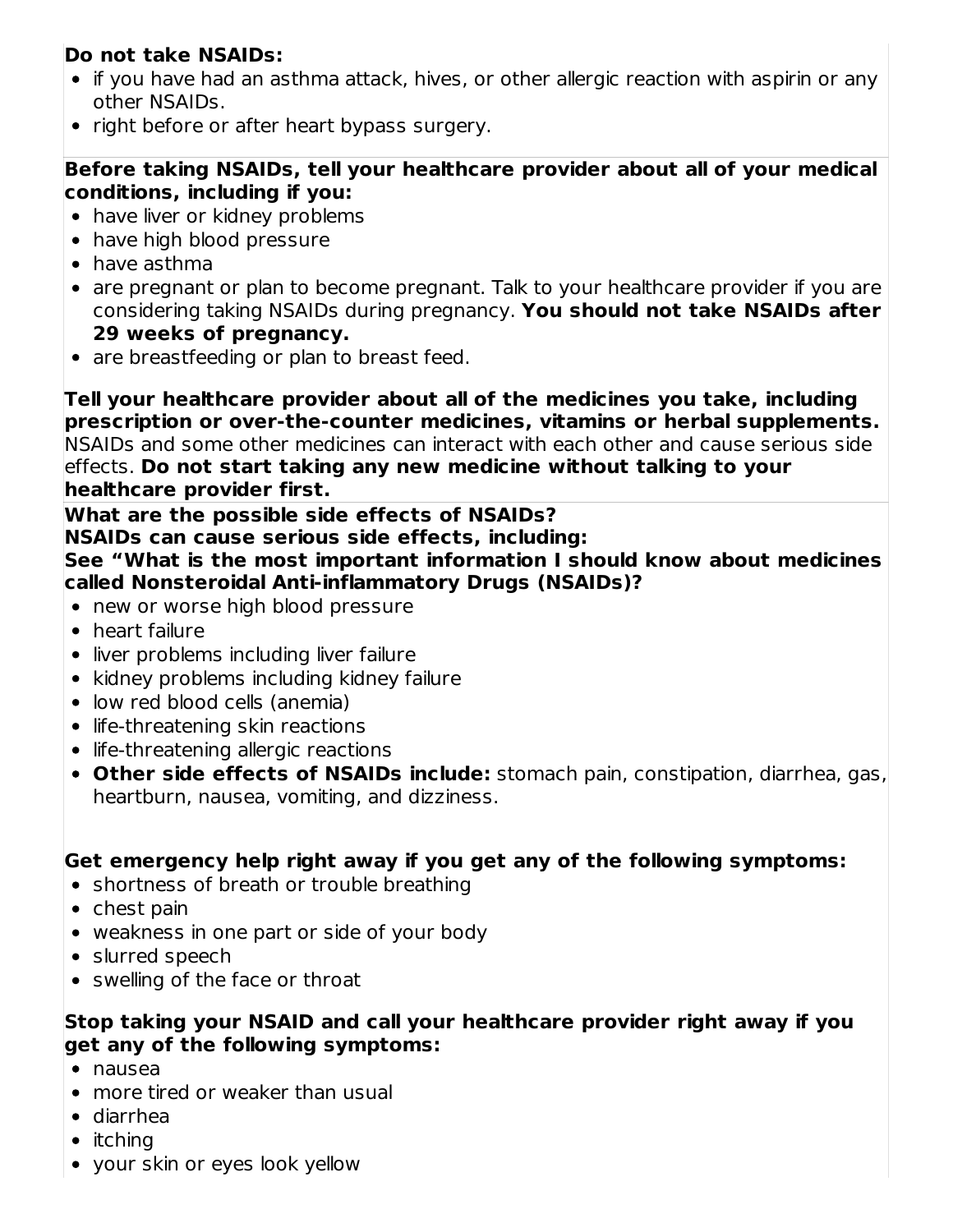- indigestion or stomach pain
- flu-like symptoms
- vomit blood
- there is blood in your bowel movement or it is black and sticky like tar
- unusual weight gain
- skin rash or blisters with fever
- swelling of the arms, legs, hands and feet

### **If you take too much of your NSAID, call your healthcare provider or get medical help right away.**

These are not all the possible side effects of NSAIDs. For more information, ask your healthcare provider or pharmacist about NSAIDs.

Call your doctor for medical advice about side effects. You may report side effects to FDA at 1-800-FDA-1088.

# **Other information about NSAIDs**

- Aspirin is an NSAID but it does not increase the chance of a heart attack. Aspirin can cause bleeding in the brain, stomach, and intestines. Aspirin can also cause ulcers in the stomach and intestines.
- Some NSAIDs are sold in lower doses without a prescription (over-the-counter). Talk to your healthcare provider before using over-the-counter NSAIDs for more than 10 days.

# **General information about the safe and effective use of NSAIDs**

Medicines are sometimes prescribed for purposes other than those listed in a Medication Guide. Do not use NSAIDs for a condition for which it was not prescribed. Do not give NSAIDs to other people, even if they have the same symptoms that you have. It may harm them.

If you would like more information about NSAIDs, talk with your healthcare provider. You can ask your pharmacist or healthcare provider for information about NSAIDs that is written for health professionals.

This Medication Guide has been approved by the U.S. Food and Drug Administration. Revised May 2016

# **Package/Label Display Panel**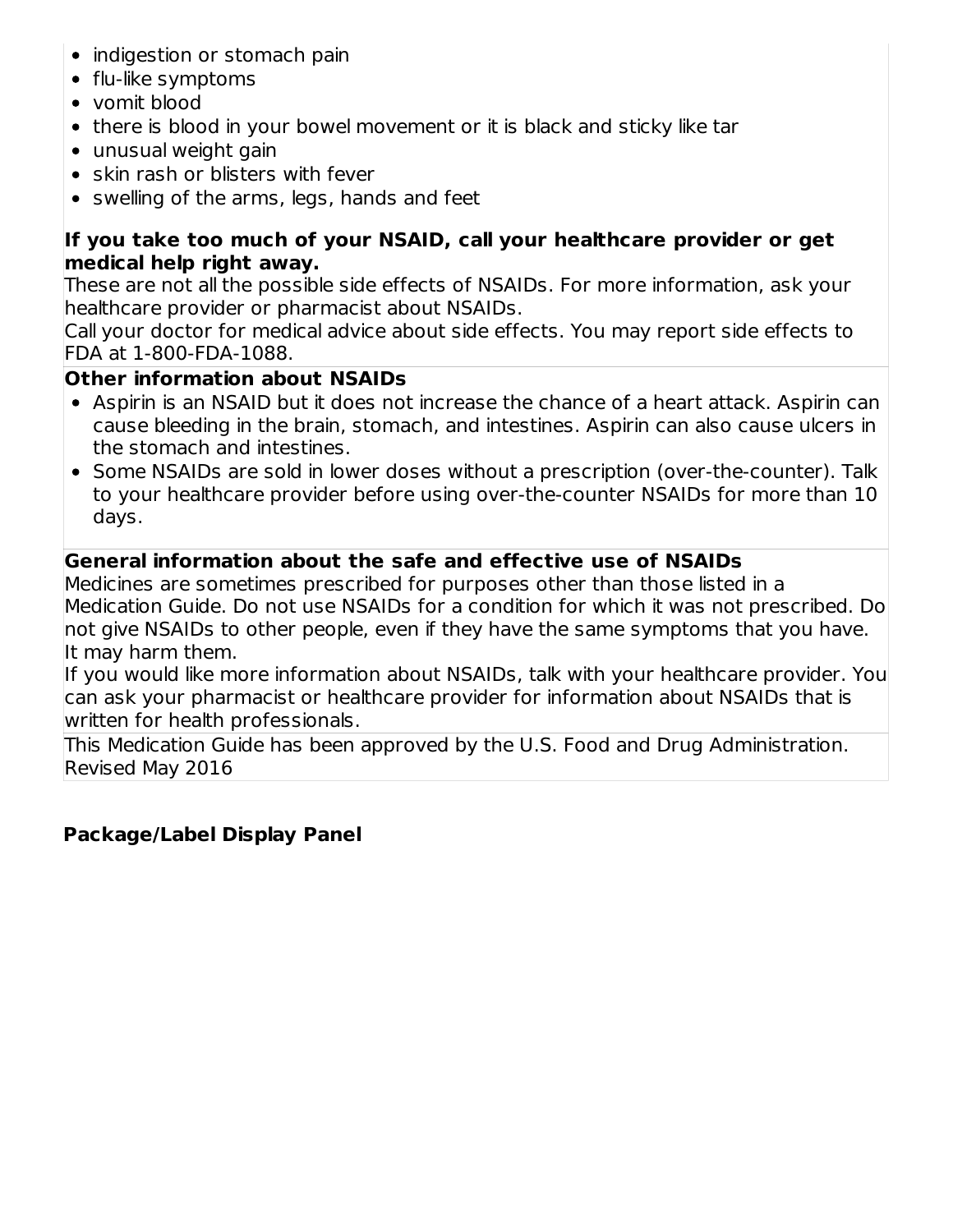

| <b>FLURBIPROFEN</b><br>flurbiprofen tablet, film coated          |                                          |                              |  |                                   |                 |  |
|------------------------------------------------------------------|------------------------------------------|------------------------------|--|-----------------------------------|-----------------|--|
|                                                                  |                                          |                              |  |                                   |                 |  |
| <b>Product Information</b>                                       |                                          |                              |  |                                   |                 |  |
| <b>Product Type</b>                                              | <b>HUMAN PRESCRIPTION</b><br><b>DRUG</b> | <b>Item Code</b><br>(Source) |  | NDC:68071-2480(NDC:0093-<br>0711) |                 |  |
| <b>Route of Administration</b>                                   | ORAL                                     |                              |  |                                   |                 |  |
|                                                                  |                                          |                              |  |                                   |                 |  |
| <b>Active Ingredient/Active Moiety</b>                           |                                          |                              |  |                                   |                 |  |
|                                                                  | <b>Ingredient Name</b>                   |                              |  | <b>Basis of Strength</b>          | <b>Strength</b> |  |
| FLURBIPROFEN (UNII: 5GRO578KLP) (FLURBIPROFEN - UNII:5GRO578KLP) |                                          |                              |  | <b>FLURBIPROFEN</b>               | 100 mg          |  |
|                                                                  |                                          |                              |  |                                   |                 |  |
| <b>Inactive Ingredients</b>                                      |                                          |                              |  |                                   |                 |  |
|                                                                  | <b>Ingredient Name</b>                   |                              |  |                                   | <b>Strength</b> |  |
| <b>SILICON DIOXIDE (UNII: ETJ7Z6XBU4)</b>                        |                                          |                              |  |                                   |                 |  |
| <b>CROSCARMELLOSE SODIUM (UNII: M280L1HH48)</b>                  |                                          |                              |  |                                   |                 |  |
| HYPROMELLOSE 2910 (3 MPA.S) (UNII: 0VUT3PMY82)                   |                                          |                              |  |                                   |                 |  |
| HYPROMELLOSE 2910 (6 MPA.S) (UNII: 0WZ8WG20P6)                   |                                          |                              |  |                                   |                 |  |
| LACTOSE MONOHYDRATE (UNII: EWQ57Q8I5X)                           |                                          |                              |  |                                   |                 |  |
| MAGNESIUM STEARATE (UNII: 70097M6I30)                            |                                          |                              |  |                                   |                 |  |
| MICROCRYSTALLINE CELLULOSE (UNII: OP1R32D61U)                    |                                          |                              |  |                                   |                 |  |
| POLYETHYLENE GLYCOL 400 (UNII: B697894SGQ)                       |                                          |                              |  |                                   |                 |  |
| POLYETHYLENE GLYCOL 8000 (UNII: Q662QK8M3B)                      |                                          |                              |  |                                   |                 |  |
| POLYSORBATE 80 (UNII: 60ZP39ZG8H)                                |                                          |                              |  |                                   |                 |  |
| TITANIUM DIOXIDE (UNII: 15FIX9V2JP)                              |                                          |                              |  |                                   |                 |  |
| FD&C BLUE NO. 1 ALUMINUM LAKE (UNII: J9EQA3S2JM)                 |                                          |                              |  |                                   |                 |  |
|                                                                  |                                          |                              |  |                                   |                 |  |